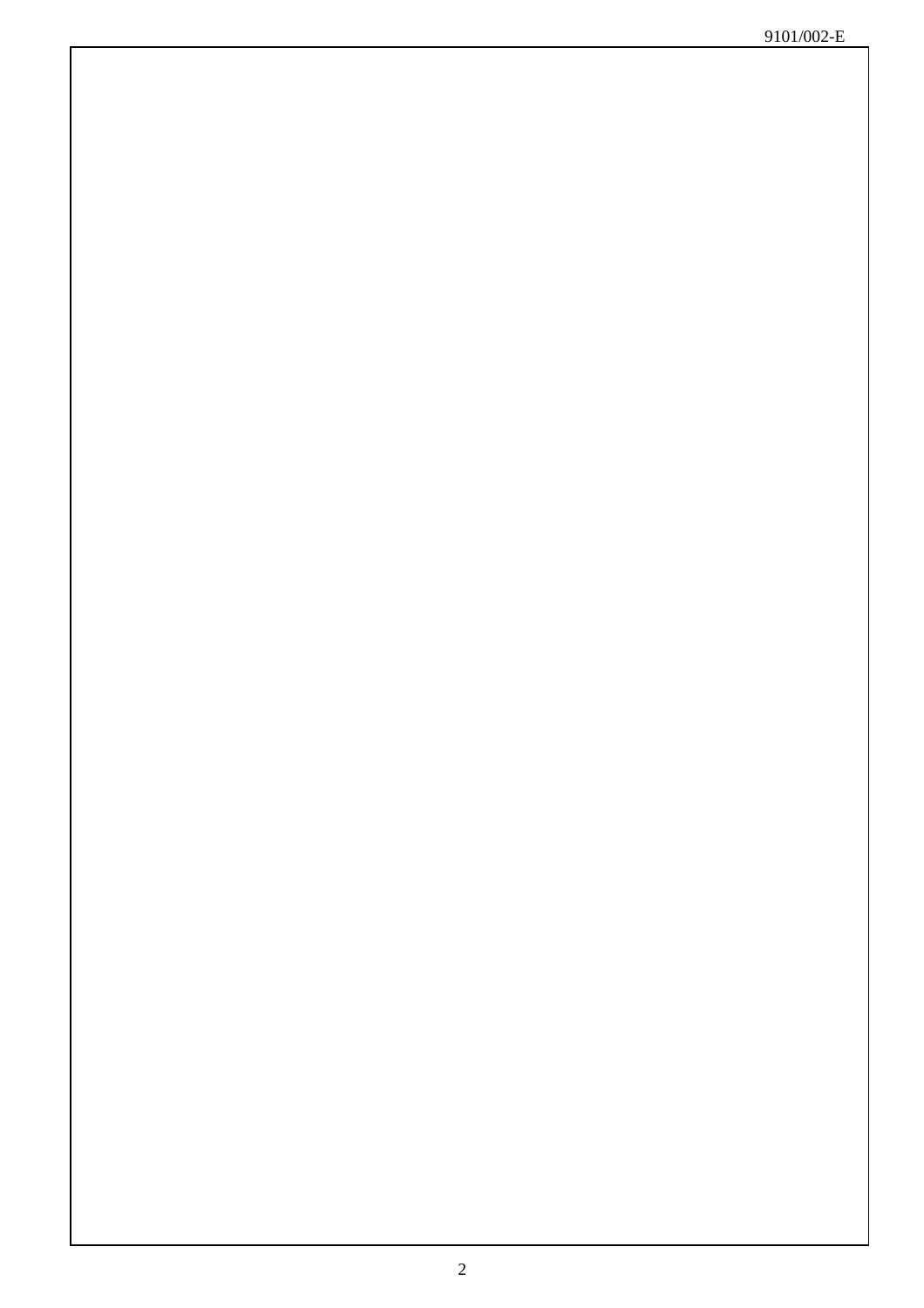### *Please note*

*For this survey:* 

- **Part 2 of this questionnaire only applicable to District Municipalities and Metropolitan Municipalities.**
- When providing estimates in respect of expected capital expenditure, please take into account all factors which may influence the figures, for example the effect of specific policies and inflation. The respondents retain the right to revise their estimates.
- Provide estimates of capital expenditure at current prices (year 2005 prices).
- Capital expenditure includes all expenditure on construction works, land and existing buildings, fees payable to architects, engineers and other professional enterprises (firms) relating to the different construction items, machinery and equipment, computer hardware and software and capital expenditure financed from loans or grants received from other public institutions.
- Capital expenditure excludes loans granted to other institutions.
- Where expenditure on a specific project (such as roads) extends beyond the municipal boundary, furnish **an estimated apportionment** of the amounts **between the municipalities or towns concerned.**
- Indicate all monetary values **in rand thousands** (R'000). Where the values in your accounts are not expressed in thousands, round them off to the nearest rand thousand.
- Municipalities consists of **category A, category B and category C municipalities** as defined in terms of the -
	- Local Government: Municipal Structures Act, 1998 (Act 117 of 1998); and
	- Local Government: Municipal Structures Amendment Act, 2000 (Act 33 of 2000).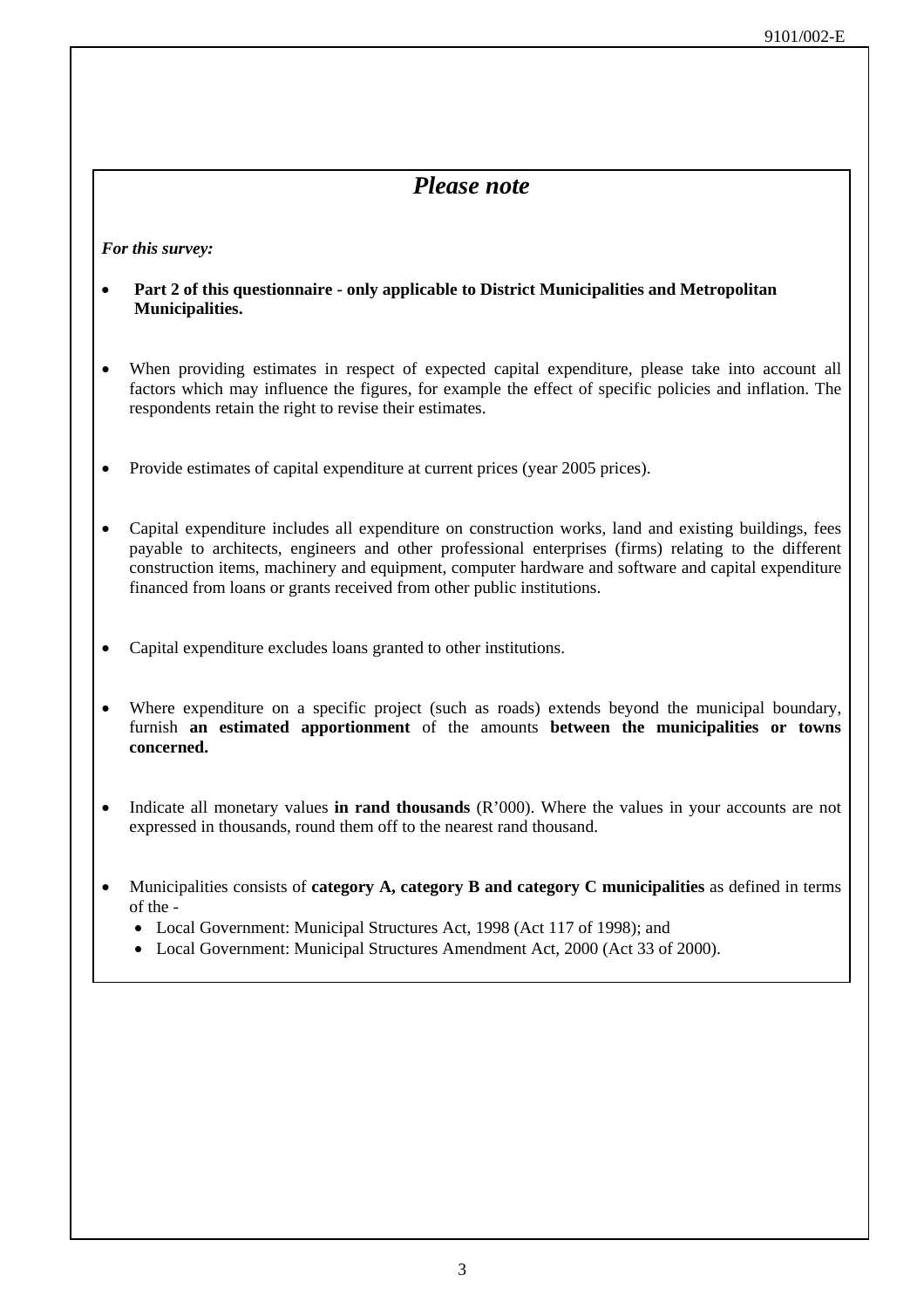# **Part 1 – Actual and expected capital expenditure**

### *Note*

- **Only complete** what is applicable to your institution.
- **Total capital expenditure:** Total capital expenditure on construction work in the relevant financial year.
- **Total allocation to private construction firms:** Indicate only that part of the capital expenditure that has been allocated to the private construction industry.

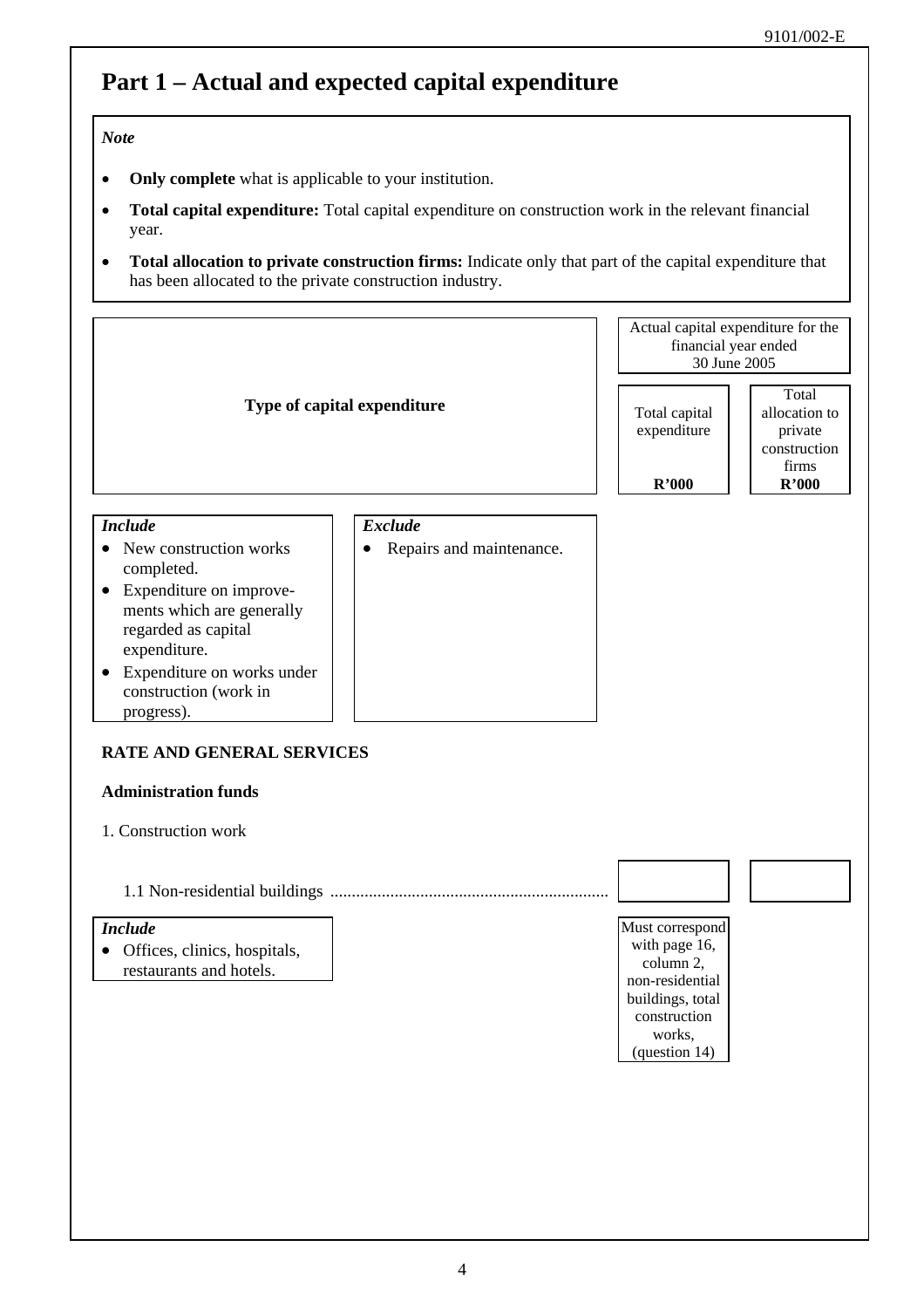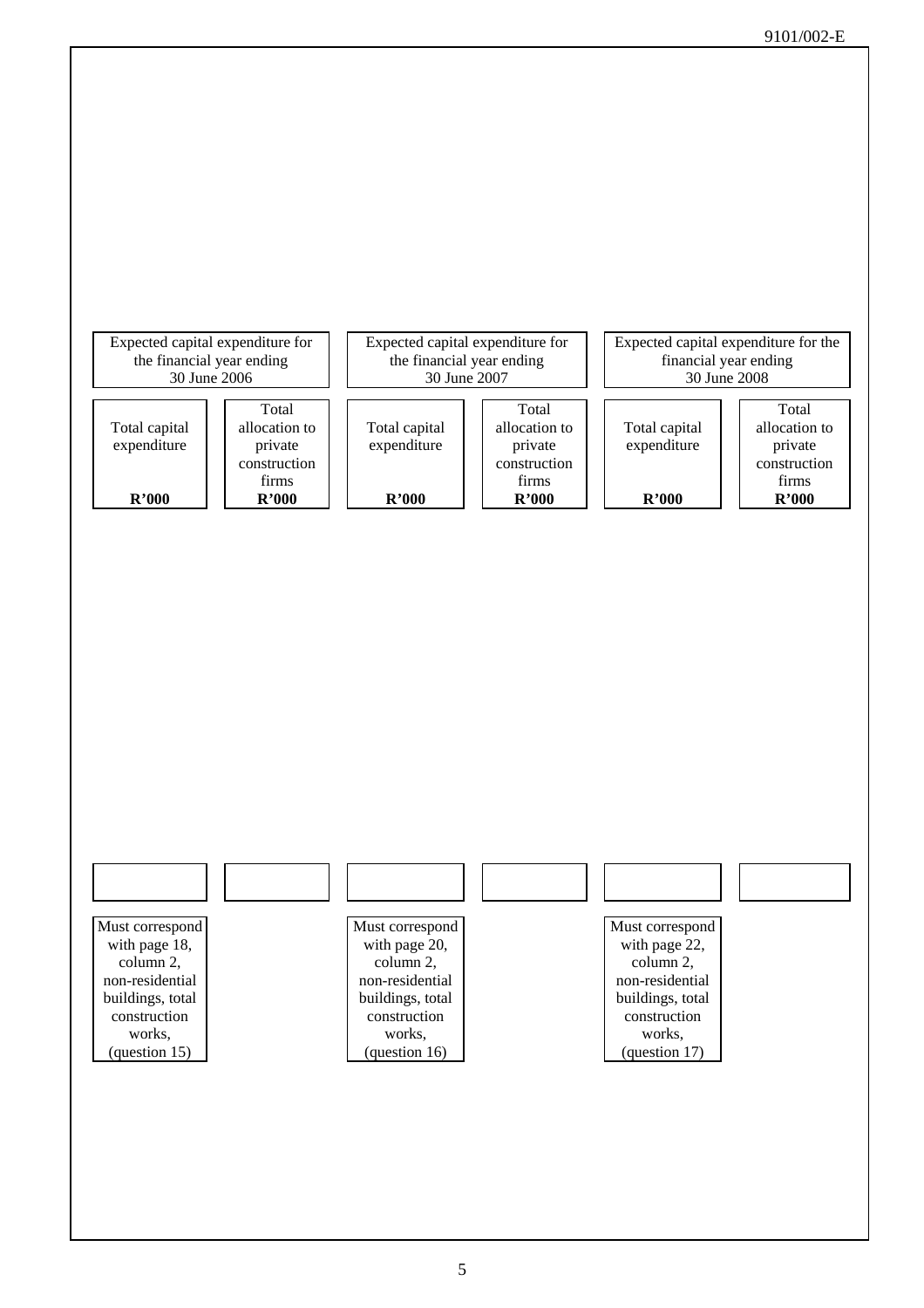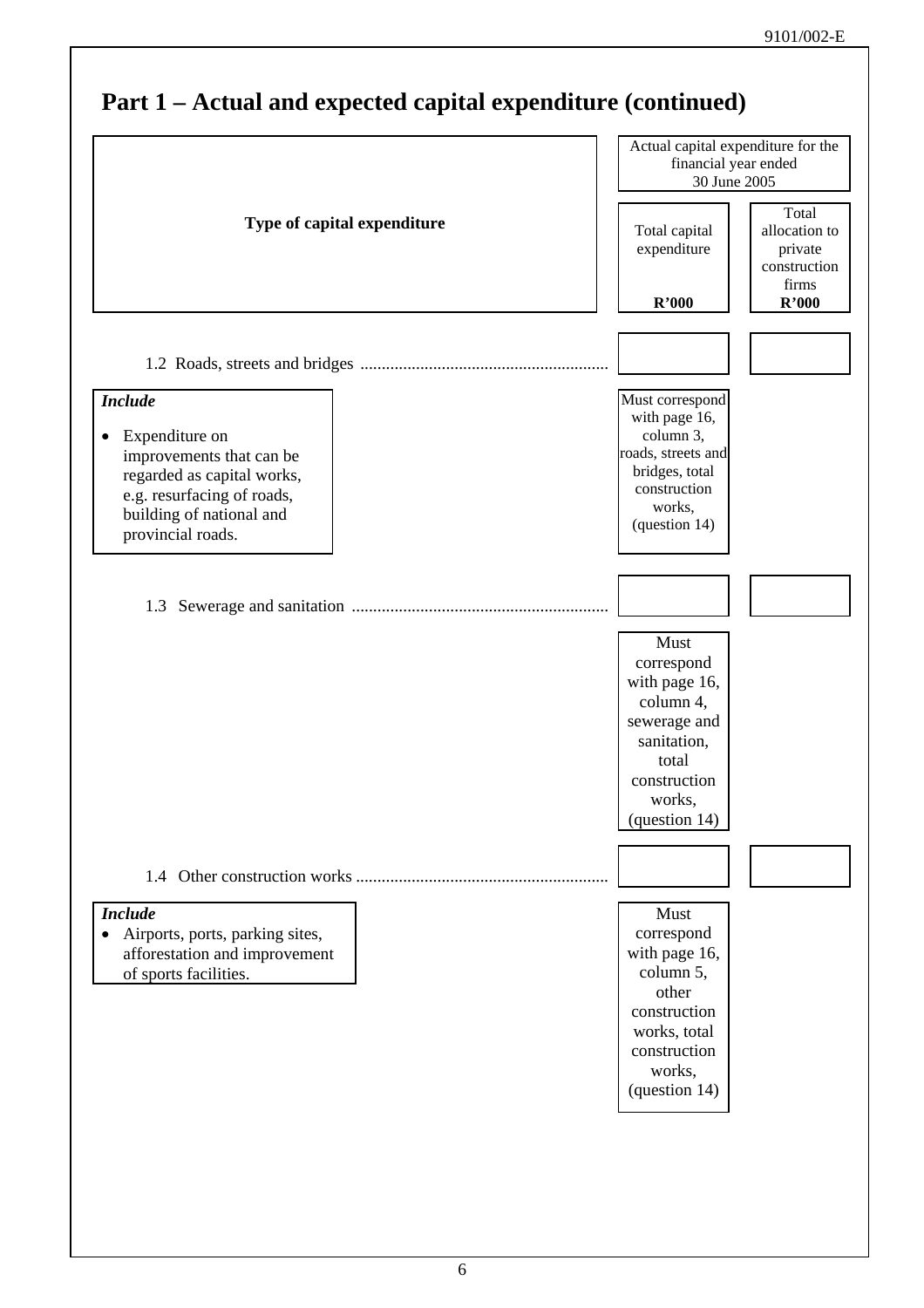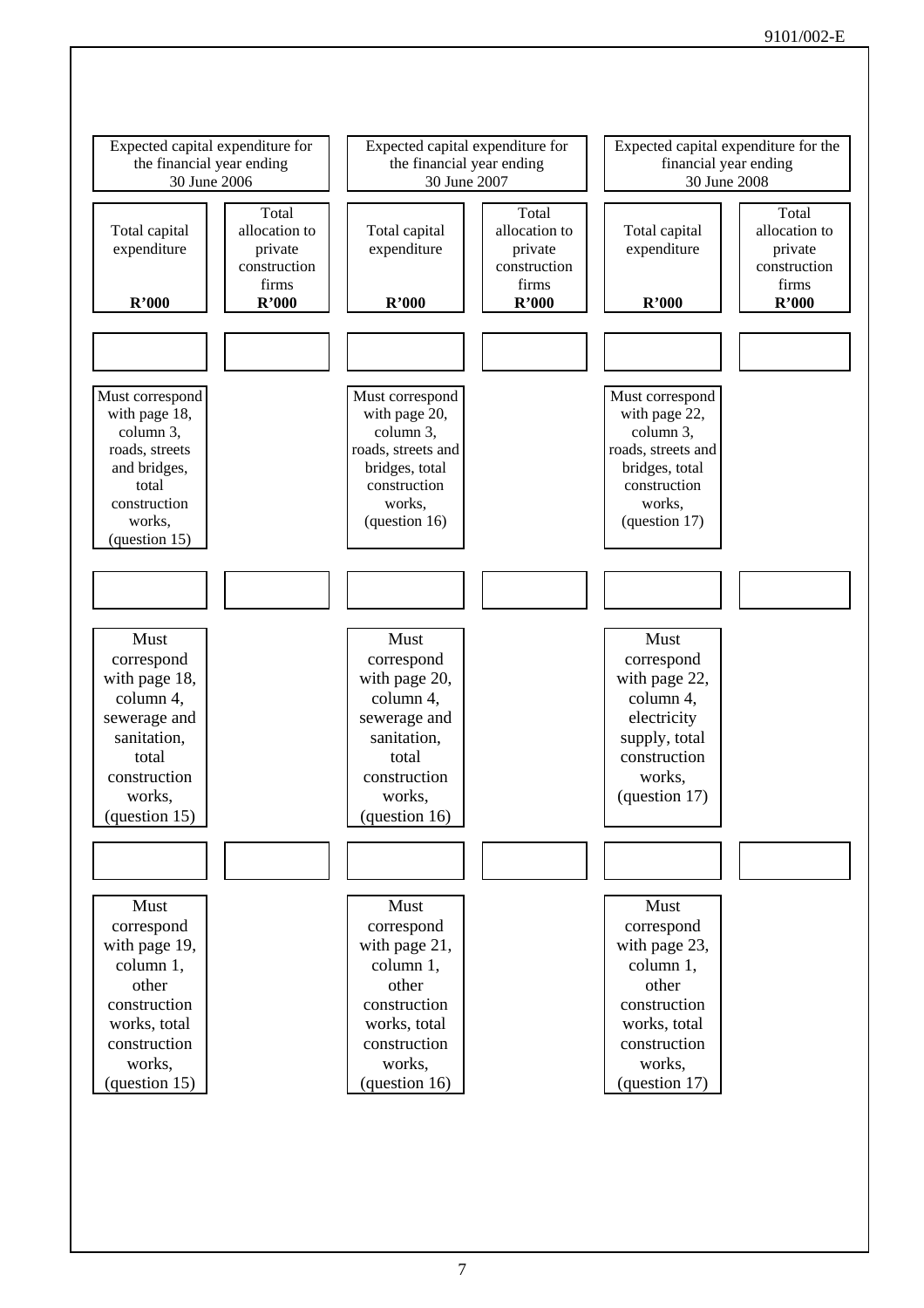| Part 1 – Actual and expected capital expenditure (continued) |  |  |
|--------------------------------------------------------------|--|--|
|                                                              |  |  |

| $\frac{1}{2}$ and $\frac{1}{2}$ and $\frac{1}{2}$ and $\frac{1}{2}$ and $\frac{1}{2}$ and $\frac{1}{2}$ and $\frac{1}{2}$ and $\frac{1}{2}$ and $\frac{1}{2}$ |                                                                                                            |                                                            |
|---------------------------------------------------------------------------------------------------------------------------------------------------------------|------------------------------------------------------------------------------------------------------------|------------------------------------------------------------|
|                                                                                                                                                               | Actual capital expenditure for the<br>financial year ended<br>30 June 2005                                 |                                                            |
| Type of capital expenditure                                                                                                                                   | Total capital<br>expenditure                                                                               | Total<br>allocation to<br>private<br>construction<br>firms |
|                                                                                                                                                               | R'000                                                                                                      | R'000                                                      |
| 1.5 Subtotal: Construction works (Questions 1.1 to 1.4)                                                                                                       |                                                                                                            |                                                            |
|                                                                                                                                                               |                                                                                                            |                                                            |
| 3. Expenditure on other machinery, equipment and furniture                                                                                                    |                                                                                                            |                                                            |
|                                                                                                                                                               |                                                                                                            |                                                            |
|                                                                                                                                                               |                                                                                                            |                                                            |
|                                                                                                                                                               |                                                                                                            |                                                            |
|                                                                                                                                                               |                                                                                                            |                                                            |
|                                                                                                                                                               |                                                                                                            |                                                            |
| <b>Include</b><br>Houses, flats, hostels and<br>other accommodation.<br>Housing schemes, RDP and<br>$\bullet$<br>houses for rent.                             | Must correspond<br>with page 17,<br>column 1,<br>residential<br>buildings, total<br>construction<br>works, |                                                            |
| <b>TRADING SERVICES</b><br>8.                                                                                                                                 | (question 14)                                                                                              |                                                            |
| <b>Construction works</b>                                                                                                                                     |                                                                                                            |                                                            |
|                                                                                                                                                               |                                                                                                            |                                                            |
| <b>Include</b>                                                                                                                                                | Must                                                                                                       |                                                            |
| Community centres, bus<br>$\bullet$<br>depot, restaurants, etc.                                                                                               | correspond<br>with page 17,<br>column 2,<br>non-                                                           |                                                            |
|                                                                                                                                                               | residential<br>buildings,<br>total                                                                         |                                                            |
|                                                                                                                                                               | construction<br>works,<br>(question 14)                                                                    |                                                            |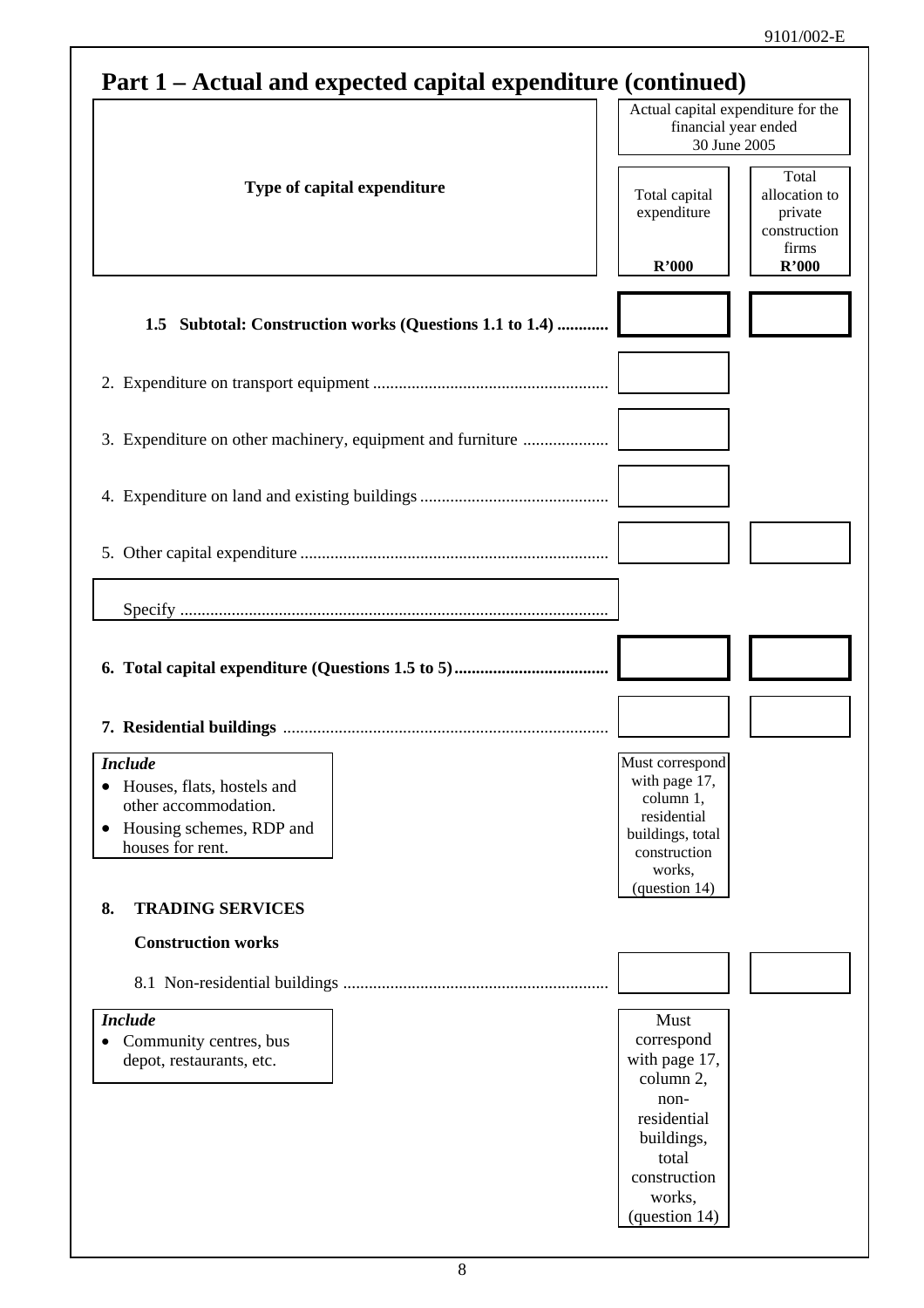### 9101/002-E

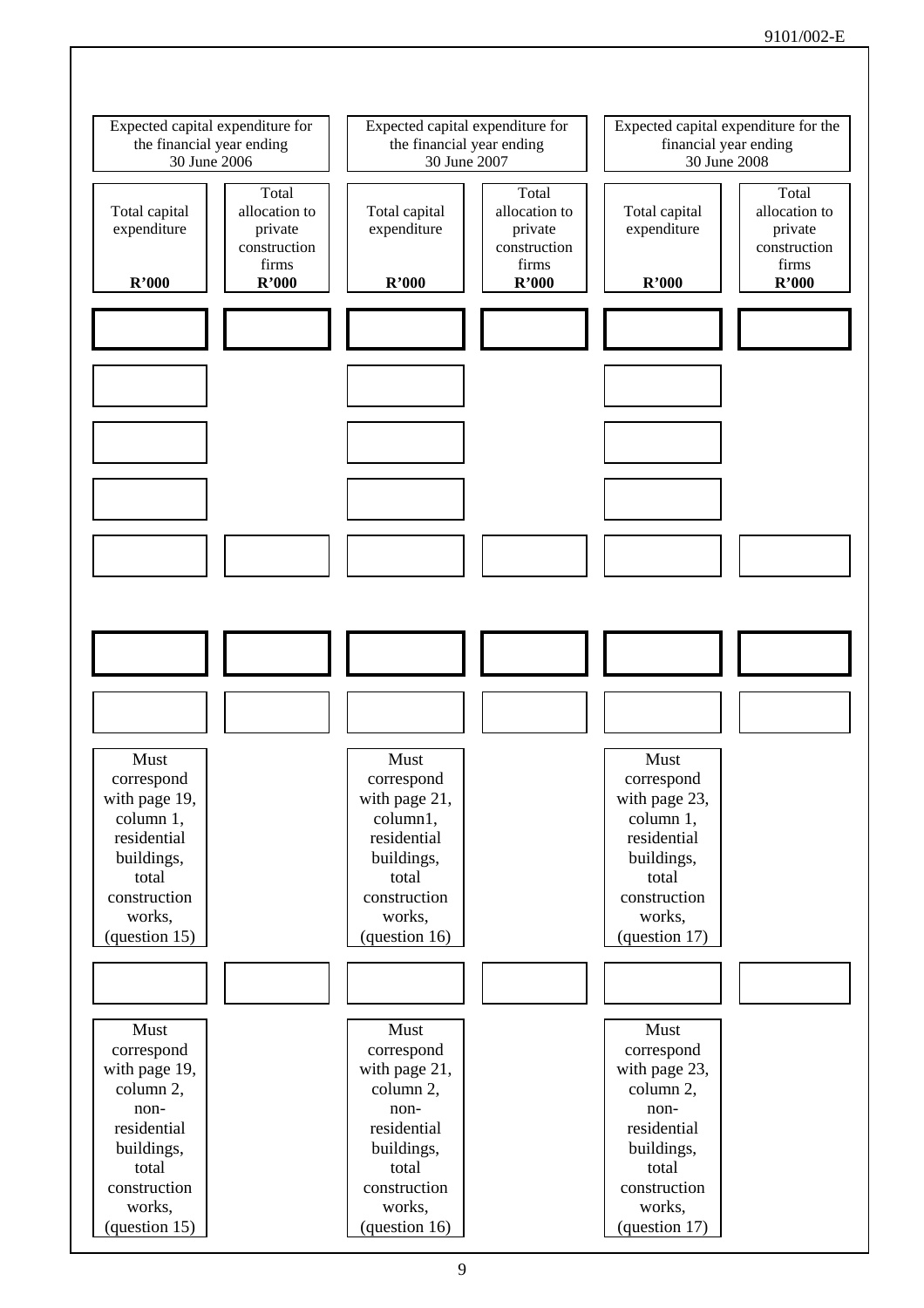|                                         | Actual capital expenditure for the<br>financial year ended<br>30 June 2005                                                  |                                                            |
|-----------------------------------------|-----------------------------------------------------------------------------------------------------------------------------|------------------------------------------------------------|
| Type of capital expenditure             | Total capital<br>expenditure                                                                                                | Total<br>allocation to<br>private<br>construction<br>firms |
|                                         | R'000                                                                                                                       | R'000                                                      |
|                                         |                                                                                                                             |                                                            |
| <b>Include</b><br>Electricity networks. | Must<br>correspond<br>with page 17,<br>column 3,<br>electricity<br>supply, total<br>construction<br>works,<br>(question 14) |                                                            |
|                                         |                                                                                                                             |                                                            |
|                                         | Must<br>correspond<br>with page 17,<br>column 4,<br>water, total<br>construction<br>works,<br>(question 14)                 |                                                            |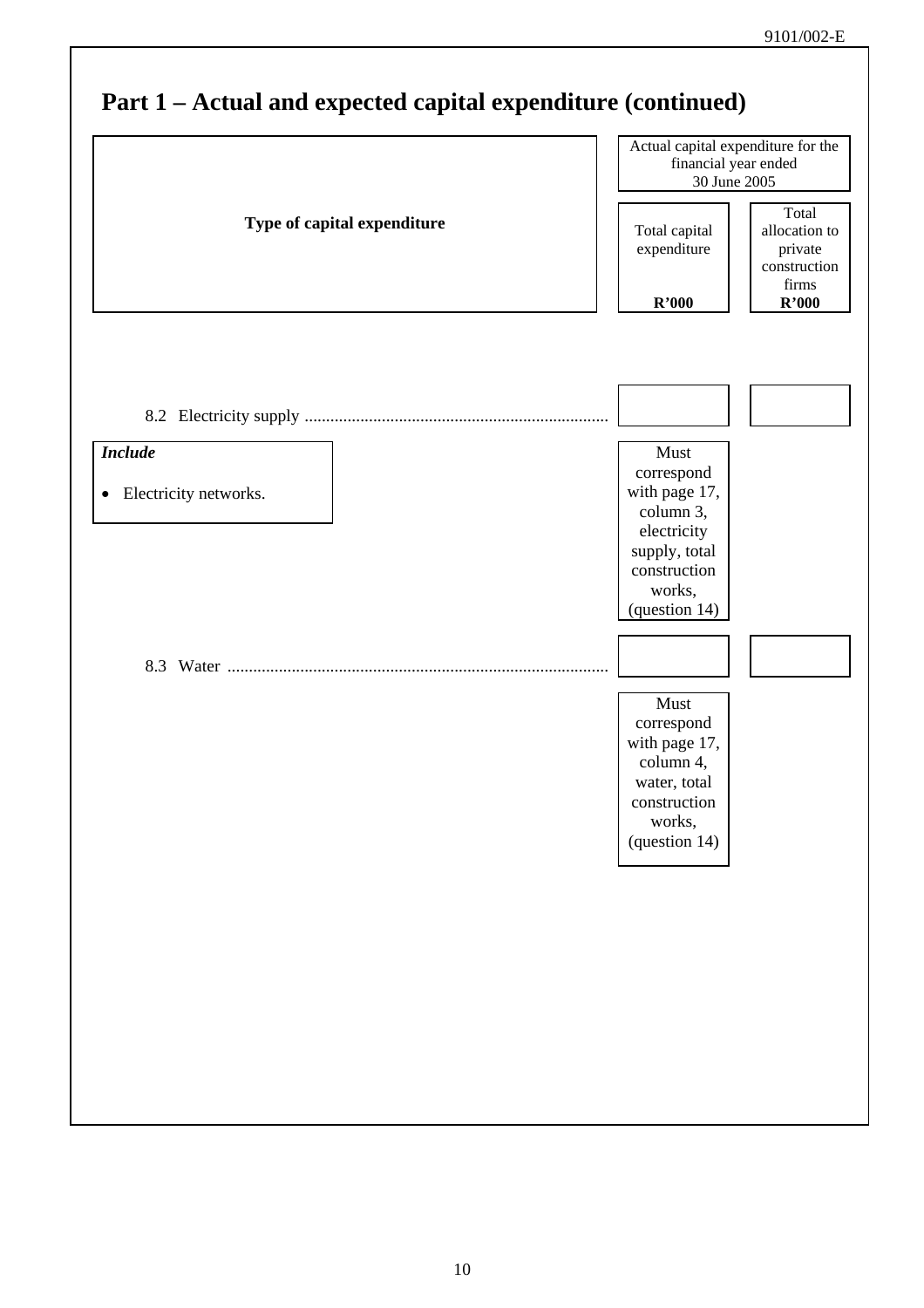### 9101/002-E

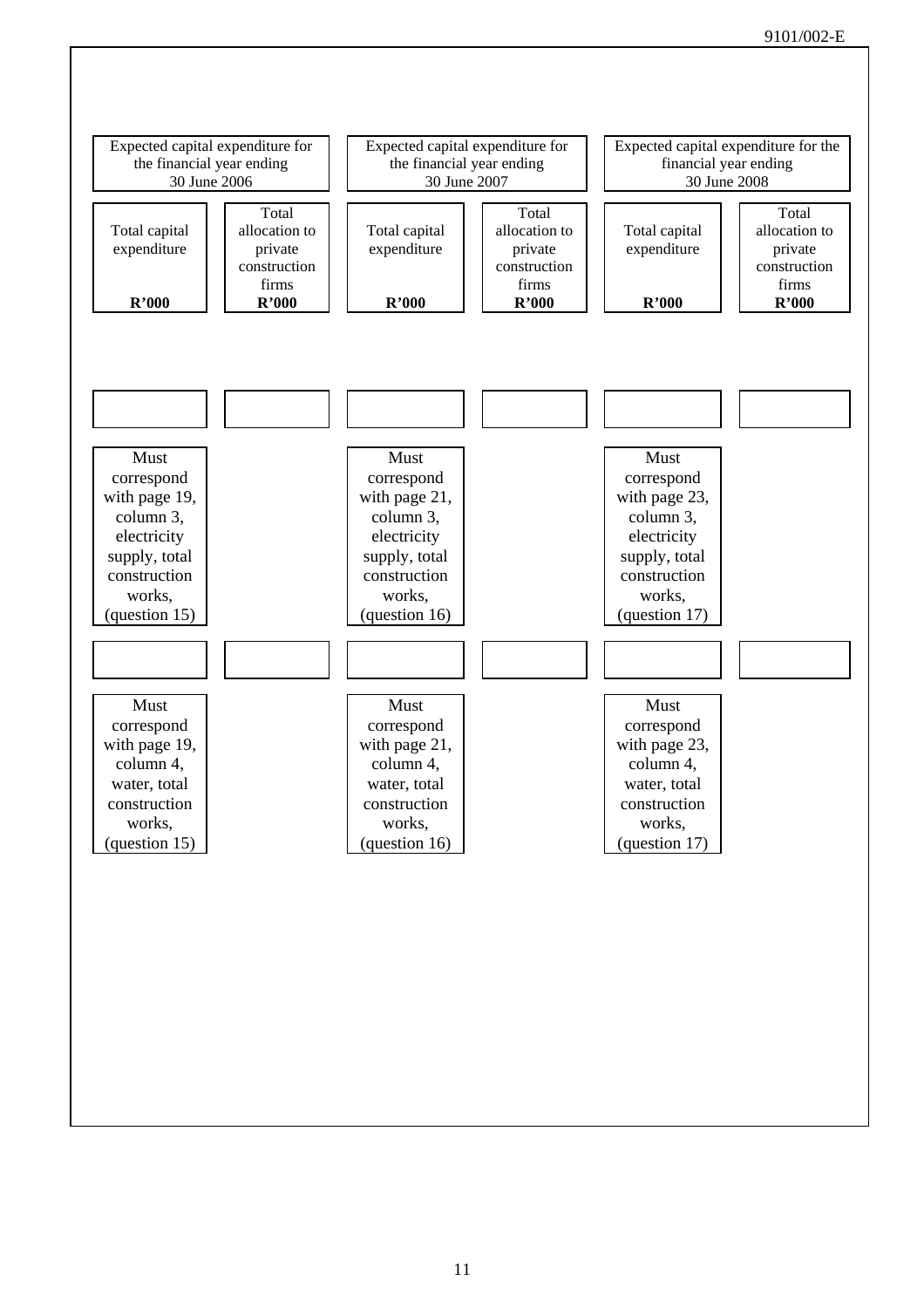| Type of capital expenditure<br><b>Include</b><br>Airports, ports, parking sites,<br>afforestation and<br>improvement of sports<br>facilities. | Total capital<br>expenditure<br>R'000<br>Must correspond<br>with page 17,<br>column 5,<br>other services,<br>total construction | Total<br>allocation to<br>private<br>construction<br>firms<br>R'000 |
|-----------------------------------------------------------------------------------------------------------------------------------------------|---------------------------------------------------------------------------------------------------------------------------------|---------------------------------------------------------------------|
|                                                                                                                                               |                                                                                                                                 |                                                                     |
|                                                                                                                                               |                                                                                                                                 |                                                                     |
|                                                                                                                                               |                                                                                                                                 |                                                                     |
|                                                                                                                                               |                                                                                                                                 |                                                                     |
|                                                                                                                                               |                                                                                                                                 |                                                                     |
|                                                                                                                                               |                                                                                                                                 |                                                                     |
|                                                                                                                                               |                                                                                                                                 |                                                                     |
|                                                                                                                                               | works,                                                                                                                          |                                                                     |
|                                                                                                                                               | (question 14)                                                                                                                   |                                                                     |
| 8.5 Subtotal: Construction works (Questions 7 to 8.4)                                                                                         |                                                                                                                                 |                                                                     |
| 10. Expenditure on other machinery, equipment and furniture                                                                                   |                                                                                                                                 |                                                                     |
|                                                                                                                                               |                                                                                                                                 |                                                                     |
|                                                                                                                                               |                                                                                                                                 |                                                                     |
|                                                                                                                                               |                                                                                                                                 |                                                                     |
| Question 13 - Sum of Rate and General services<br>(question 6) and Trading services (question 12)                                             |                                                                                                                                 |                                                                     |
|                                                                                                                                               |                                                                                                                                 |                                                                     |
|                                                                                                                                               |                                                                                                                                 |                                                                     |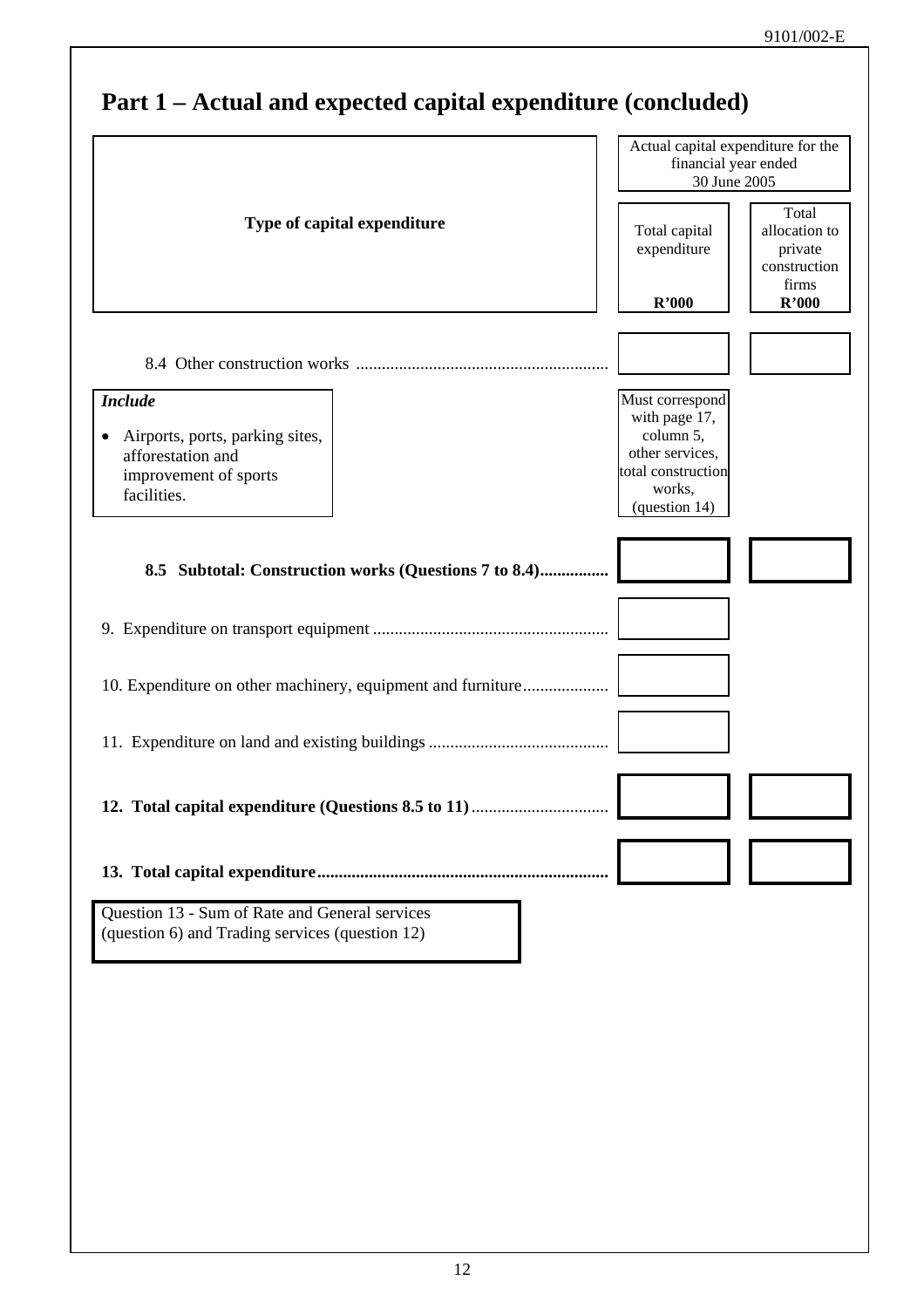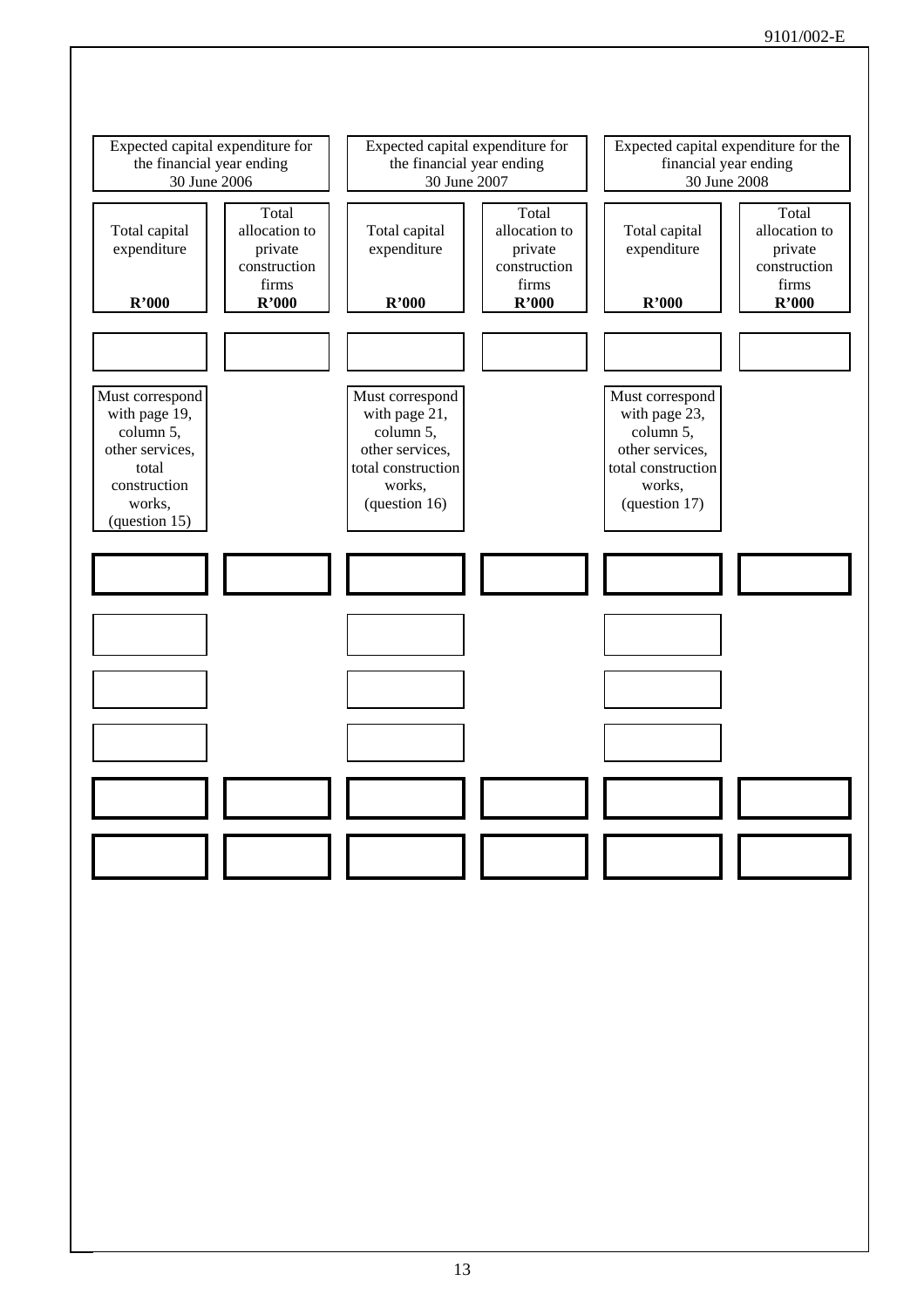### **Part 2 – Actual and expected expenditure on construction works by municipalities or towns**

### *Note*

- **Part 2 of this questionnaire only applicable to District Municipalities and Metropolitan Municipalities.**
- **Separate sheets of paper should be used for every financial year, if the space provided in part 2 is not enough.**
- State the actual and expected expenditure on **construction works** shown in part 1 (pages 4 to 12) by municipality or town.
- **Residential buildings include** houses, flats, hostels and other accommodation.
- **Non-residential buildings include** offices, clinics, hospitals, restaurants and hotels.
- **Roads, streets and bridges include** the building of national and provincial roads as well as expenditure on improvements that can be regarded as capital works, e.g. resurfacing of roads.
- **Water schemes and other water works include** dams, reservoirs, canals, pipelines, tunnels, water schemes and water purification works.
- **Electricity supply includes** electricity networks and street lightning projects.
- **Other construction works include** airports, ports, parking sites, afforestation and improvement of sports facilities.
- **Other capital expenditure** refers to capital projects not adequately classified.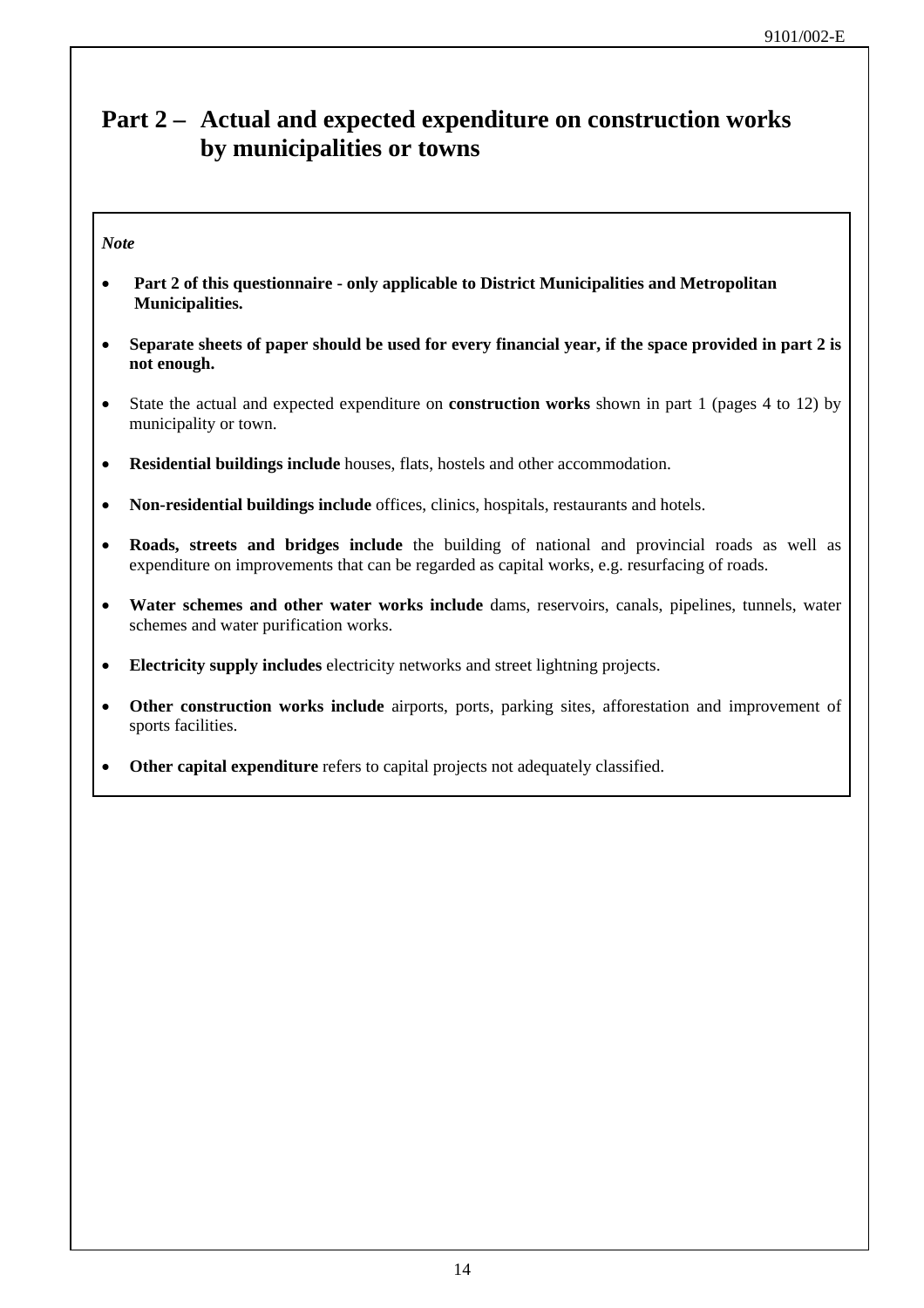# **PLEASE TURN OVER**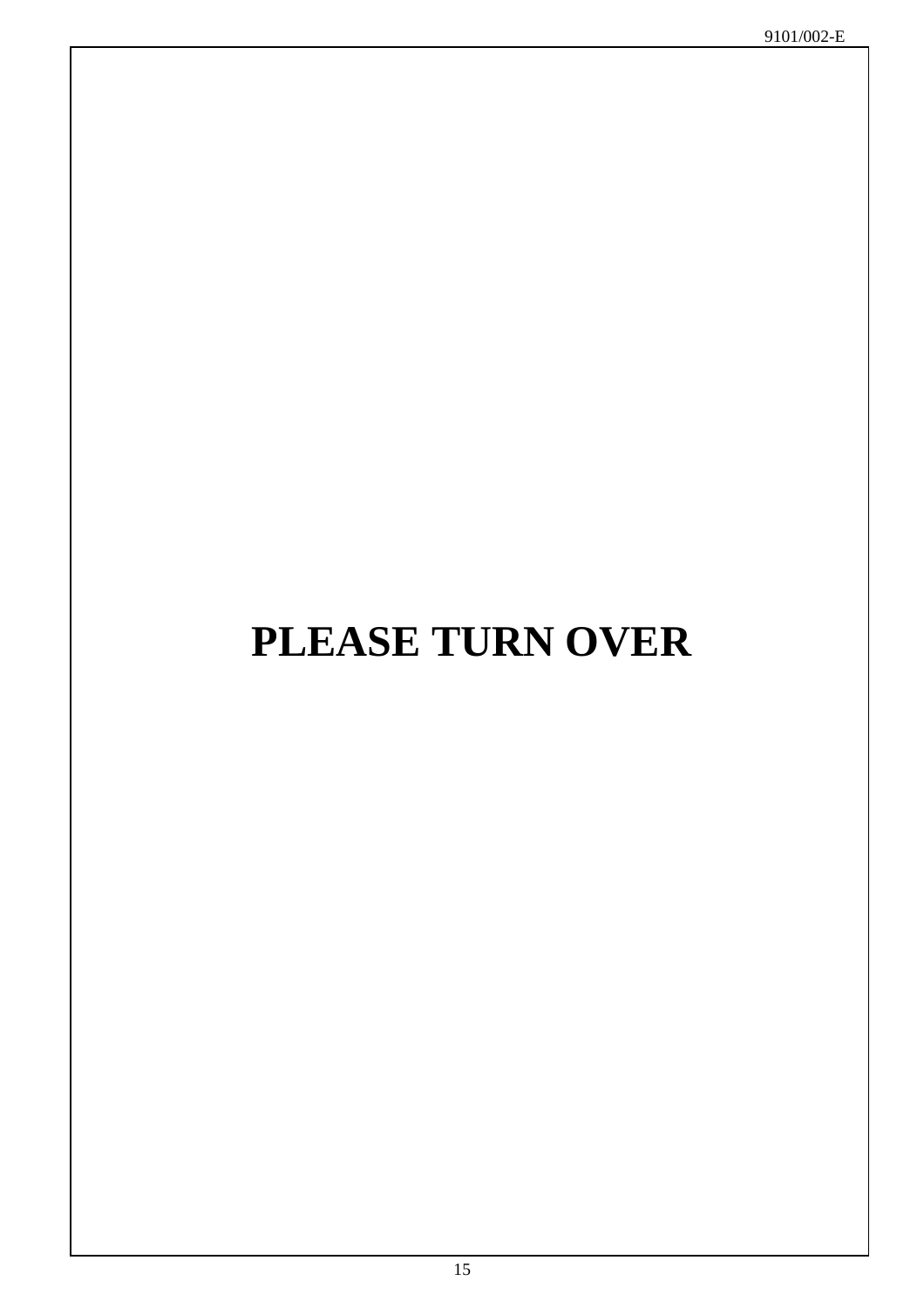14. Actual expenditure on construction works for the financial year ended **30 June 2005** 

|                                 |                                                                                                                                          |                                                                                                                                                  | A. Rate and general services                                                                                                             |                                                                                                                                          |
|---------------------------------|------------------------------------------------------------------------------------------------------------------------------------------|--------------------------------------------------------------------------------------------------------------------------------------------------|------------------------------------------------------------------------------------------------------------------------------------------|------------------------------------------------------------------------------------------------------------------------------------------|
| Municipality / Town             | Non-<br>residential<br>buildings<br>R'000                                                                                                | Roads,<br>streets, etc.<br>R'000                                                                                                                 | Sewerage<br>and<br>sanitation<br>R'000                                                                                                   | Other<br>construc-<br>tion works<br>R'000                                                                                                |
| 1.                              |                                                                                                                                          |                                                                                                                                                  |                                                                                                                                          |                                                                                                                                          |
| 2.                              |                                                                                                                                          |                                                                                                                                                  |                                                                                                                                          |                                                                                                                                          |
| 3.                              |                                                                                                                                          |                                                                                                                                                  |                                                                                                                                          |                                                                                                                                          |
| 4.                              |                                                                                                                                          |                                                                                                                                                  |                                                                                                                                          |                                                                                                                                          |
| 5.                              |                                                                                                                                          |                                                                                                                                                  |                                                                                                                                          |                                                                                                                                          |
| 6.                              |                                                                                                                                          |                                                                                                                                                  |                                                                                                                                          |                                                                                                                                          |
| 7.                              |                                                                                                                                          |                                                                                                                                                  |                                                                                                                                          |                                                                                                                                          |
| 8.                              |                                                                                                                                          |                                                                                                                                                  |                                                                                                                                          |                                                                                                                                          |
| 9.                              |                                                                                                                                          |                                                                                                                                                  |                                                                                                                                          |                                                                                                                                          |
| 10.                             |                                                                                                                                          |                                                                                                                                                  |                                                                                                                                          |                                                                                                                                          |
| 11.                             |                                                                                                                                          |                                                                                                                                                  |                                                                                                                                          |                                                                                                                                          |
| 12.                             |                                                                                                                                          |                                                                                                                                                  |                                                                                                                                          |                                                                                                                                          |
| 13.                             |                                                                                                                                          |                                                                                                                                                  |                                                                                                                                          |                                                                                                                                          |
| 14.                             |                                                                                                                                          |                                                                                                                                                  |                                                                                                                                          |                                                                                                                                          |
| 15.                             |                                                                                                                                          |                                                                                                                                                  |                                                                                                                                          |                                                                                                                                          |
| <b>Total construction works</b> |                                                                                                                                          |                                                                                                                                                  |                                                                                                                                          |                                                                                                                                          |
|                                 | Must<br>correspond<br>with the<br>amount<br>under the<br>total capital<br>expenditure<br>column for<br>2005,<br>question 1.1,<br>page 4. | Must<br>correspond<br>with the<br>amount<br>under the<br>total<br>capital<br>expendi-<br>ture<br>column for<br>2005,<br>question<br>1.2, page 6. | Must<br>correspond<br>with the<br>amount<br>under the<br>total capital<br>expenditure<br>column for<br>2005,<br>question 1.3,<br>page 6. | Must<br>correspond<br>with the<br>amount<br>under the<br>total capital<br>expenditure<br>column for<br>2005,<br>question 1.4,<br>page 6. |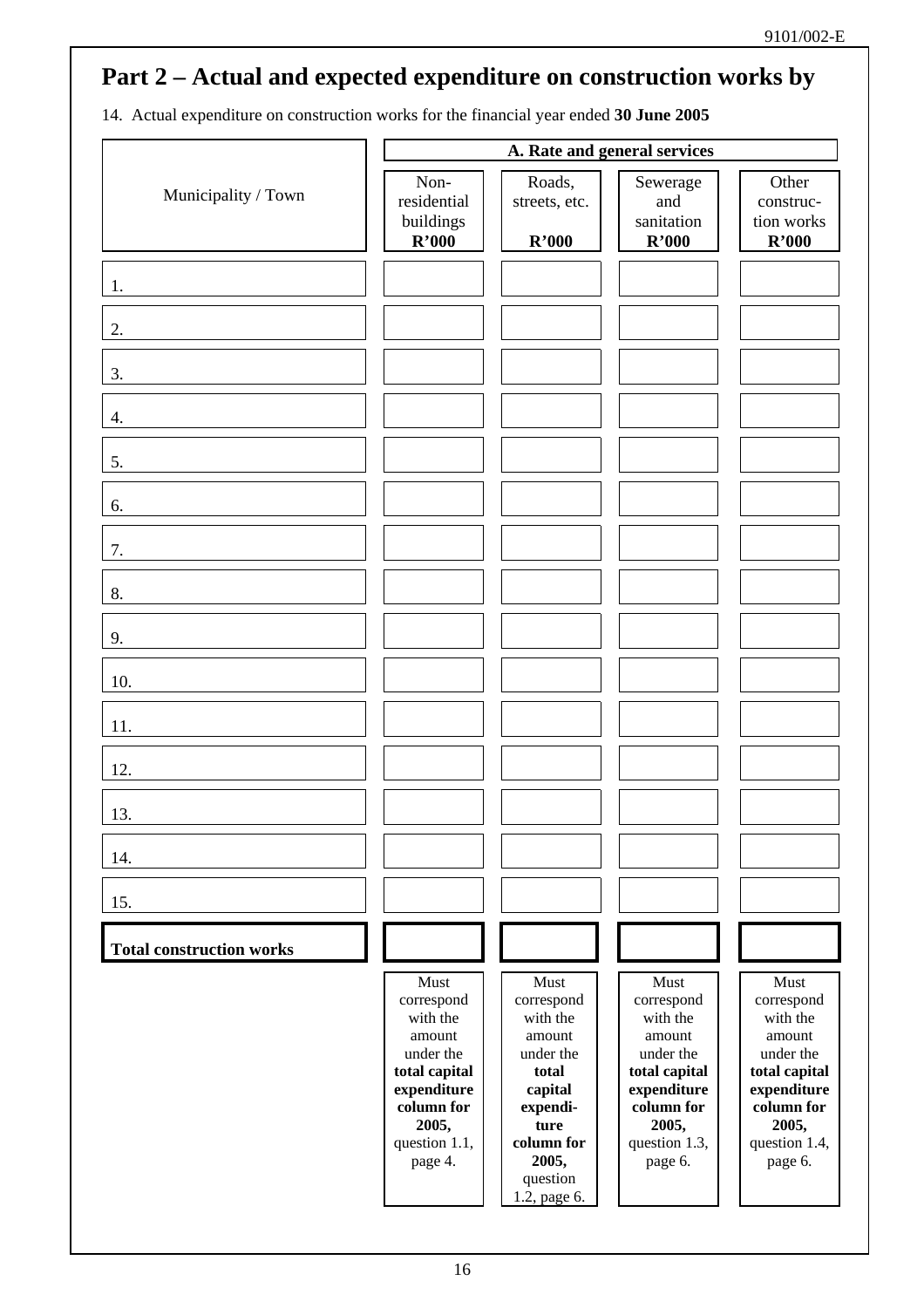| <b>B.</b>                                                                       |                                                                                 | C. All trading services                                                         |                                                                                 |                                                                                 |  |  |  |
|---------------------------------------------------------------------------------|---------------------------------------------------------------------------------|---------------------------------------------------------------------------------|---------------------------------------------------------------------------------|---------------------------------------------------------------------------------|--|--|--|
| Residential                                                                     | Non-residential                                                                 |                                                                                 | Other constructions                                                             |                                                                                 |  |  |  |
| buildings                                                                       | buildings                                                                       | Electricity supply                                                              | Water                                                                           | Other services                                                                  |  |  |  |
| R'000                                                                           | R'000                                                                           | R'000                                                                           | R'000                                                                           | R'000                                                                           |  |  |  |
|                                                                                 |                                                                                 |                                                                                 |                                                                                 |                                                                                 |  |  |  |
|                                                                                 |                                                                                 |                                                                                 |                                                                                 |                                                                                 |  |  |  |
|                                                                                 |                                                                                 |                                                                                 |                                                                                 |                                                                                 |  |  |  |
|                                                                                 |                                                                                 |                                                                                 |                                                                                 |                                                                                 |  |  |  |
|                                                                                 |                                                                                 |                                                                                 |                                                                                 |                                                                                 |  |  |  |
|                                                                                 |                                                                                 |                                                                                 |                                                                                 |                                                                                 |  |  |  |
|                                                                                 |                                                                                 |                                                                                 |                                                                                 |                                                                                 |  |  |  |
|                                                                                 |                                                                                 |                                                                                 |                                                                                 |                                                                                 |  |  |  |
|                                                                                 |                                                                                 |                                                                                 |                                                                                 |                                                                                 |  |  |  |
|                                                                                 |                                                                                 |                                                                                 |                                                                                 |                                                                                 |  |  |  |
|                                                                                 |                                                                                 |                                                                                 |                                                                                 |                                                                                 |  |  |  |
|                                                                                 |                                                                                 |                                                                                 |                                                                                 |                                                                                 |  |  |  |
| Must correspond<br>with the amount<br>under the total<br>capital<br>expenditure | Must correspond<br>with the amount<br>under the total<br>capital<br>expenditure | Must correspond<br>with the amount<br>under the total<br>capital<br>expenditure | Must correspond<br>with the amount<br>under the total<br>capital<br>expenditure | Must correspond<br>with the amount<br>under the total<br>capital<br>expenditure |  |  |  |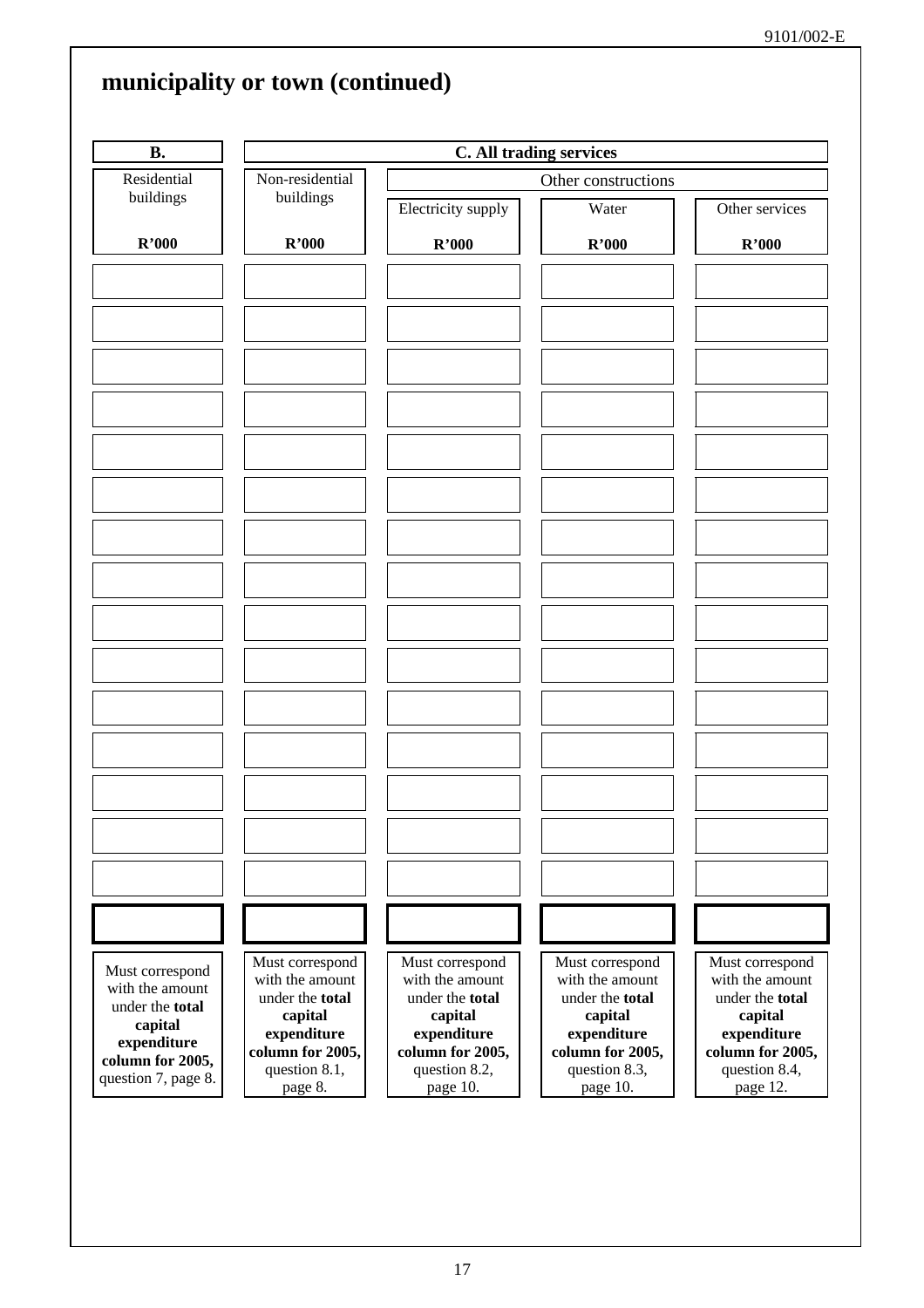15. Expected expenditure on construction works for the financial year ended **30 June 2006** 

|                                 |                                                                                                                                          |                                                                                                                                                  | A. Rate and general services                                                                                                             |                                                                                                                                          |
|---------------------------------|------------------------------------------------------------------------------------------------------------------------------------------|--------------------------------------------------------------------------------------------------------------------------------------------------|------------------------------------------------------------------------------------------------------------------------------------------|------------------------------------------------------------------------------------------------------------------------------------------|
| Municipality / Town             | Non-<br>residential<br>buildings<br>R'000                                                                                                | Roads,<br>streets, etc.<br>R'000                                                                                                                 | Sewerage<br>and<br>sanitation<br>R'000                                                                                                   | Other<br>construc-<br>tion works<br>R'000                                                                                                |
| 1.                              |                                                                                                                                          |                                                                                                                                                  |                                                                                                                                          |                                                                                                                                          |
| 2.                              |                                                                                                                                          |                                                                                                                                                  |                                                                                                                                          |                                                                                                                                          |
| 3.                              |                                                                                                                                          |                                                                                                                                                  |                                                                                                                                          |                                                                                                                                          |
| 4.                              |                                                                                                                                          |                                                                                                                                                  |                                                                                                                                          |                                                                                                                                          |
| 5.                              |                                                                                                                                          |                                                                                                                                                  |                                                                                                                                          |                                                                                                                                          |
| 6.                              |                                                                                                                                          |                                                                                                                                                  |                                                                                                                                          |                                                                                                                                          |
| 7.                              |                                                                                                                                          |                                                                                                                                                  |                                                                                                                                          |                                                                                                                                          |
| 8.                              |                                                                                                                                          |                                                                                                                                                  |                                                                                                                                          |                                                                                                                                          |
| 9.                              |                                                                                                                                          |                                                                                                                                                  |                                                                                                                                          |                                                                                                                                          |
| 10.                             |                                                                                                                                          |                                                                                                                                                  |                                                                                                                                          |                                                                                                                                          |
| 11.                             |                                                                                                                                          |                                                                                                                                                  |                                                                                                                                          |                                                                                                                                          |
| 12.                             |                                                                                                                                          |                                                                                                                                                  |                                                                                                                                          |                                                                                                                                          |
| 13.                             |                                                                                                                                          |                                                                                                                                                  |                                                                                                                                          |                                                                                                                                          |
| 14.                             |                                                                                                                                          |                                                                                                                                                  |                                                                                                                                          |                                                                                                                                          |
| 15.                             |                                                                                                                                          |                                                                                                                                                  |                                                                                                                                          |                                                                                                                                          |
| <b>Total construction works</b> |                                                                                                                                          |                                                                                                                                                  |                                                                                                                                          |                                                                                                                                          |
|                                 | Must<br>correspond<br>with the<br>amount<br>under the<br>total capital<br>expenditure<br>column for<br>2006,<br>question 1.1,<br>page 5. | Must<br>correspond<br>with the<br>amount<br>under the<br>total<br>capital<br>expendi-<br>ture<br>column for<br>2006,<br>question<br>1.2, page 7. | Must<br>correspond<br>with the<br>amount<br>under the<br>total capital<br>expenditure<br>column for<br>2006,<br>question 1.3,<br>page 7. | Must<br>correspond<br>with the<br>amount<br>under the<br>total capital<br>expenditure<br>column for<br>2006,<br>question 1.4,<br>page 7. |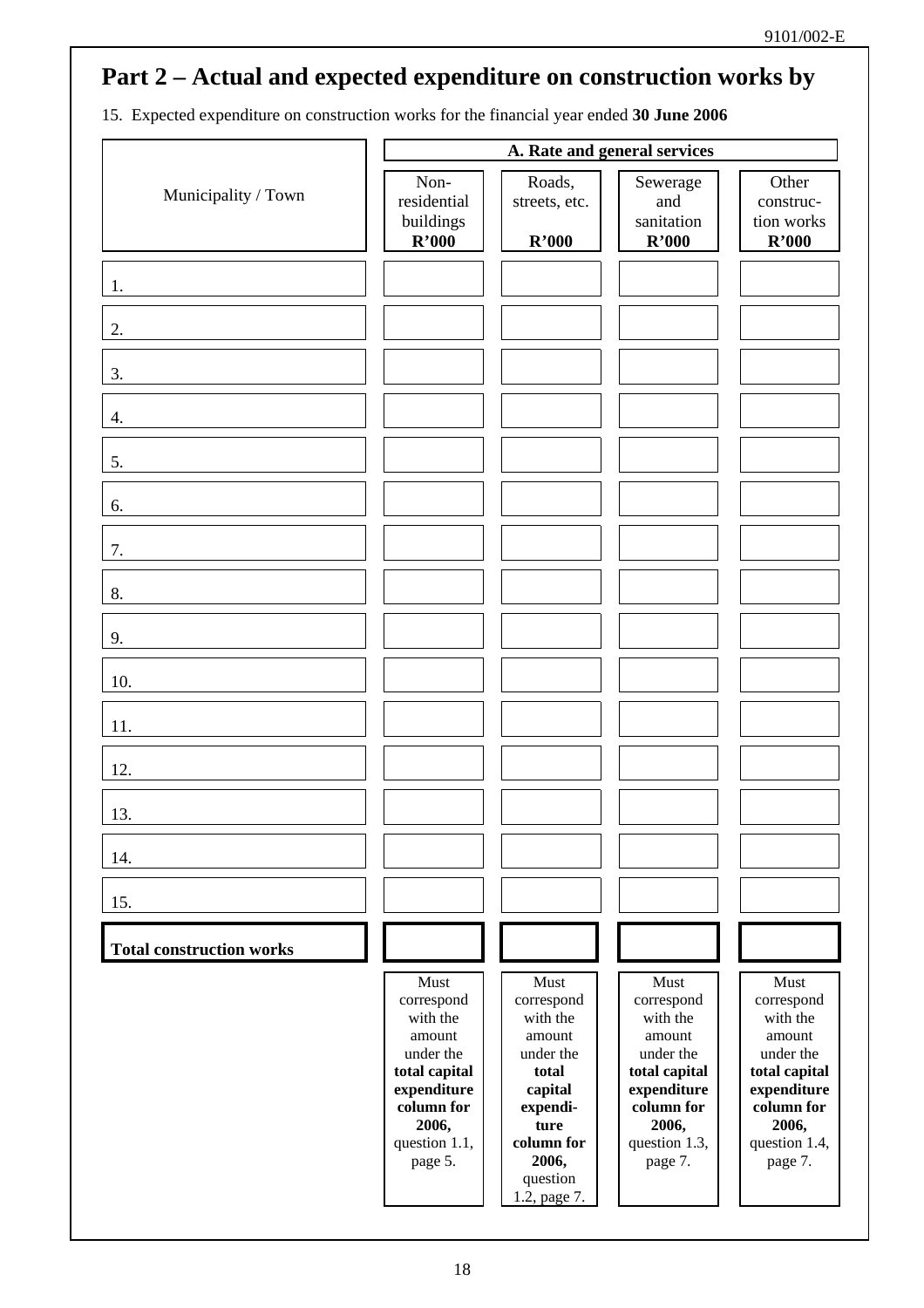|                                    | municipality or town (continued)   |                                    |                                    |                                    |  |  |  |
|------------------------------------|------------------------------------|------------------------------------|------------------------------------|------------------------------------|--|--|--|
| <b>B.</b>                          |                                    | C. All trading services            |                                    |                                    |  |  |  |
| Residential                        | Non-residential                    |                                    | Other constructions                |                                    |  |  |  |
| buildings                          | buildings                          | Electricity supply                 | Water                              | Other services                     |  |  |  |
| R'000                              | R'000                              | R'000                              | R'000                              | R'000                              |  |  |  |
|                                    |                                    |                                    |                                    |                                    |  |  |  |
|                                    |                                    |                                    |                                    |                                    |  |  |  |
|                                    |                                    |                                    |                                    |                                    |  |  |  |
|                                    |                                    |                                    |                                    |                                    |  |  |  |
|                                    |                                    |                                    |                                    |                                    |  |  |  |
|                                    |                                    |                                    |                                    |                                    |  |  |  |
|                                    |                                    |                                    |                                    |                                    |  |  |  |
|                                    |                                    |                                    |                                    |                                    |  |  |  |
|                                    |                                    |                                    |                                    |                                    |  |  |  |
|                                    |                                    |                                    |                                    |                                    |  |  |  |
|                                    |                                    |                                    |                                    |                                    |  |  |  |
|                                    |                                    |                                    |                                    |                                    |  |  |  |
|                                    |                                    |                                    |                                    |                                    |  |  |  |
|                                    |                                    |                                    |                                    |                                    |  |  |  |
|                                    |                                    |                                    |                                    |                                    |  |  |  |
|                                    |                                    |                                    |                                    |                                    |  |  |  |
|                                    |                                    |                                    |                                    |                                    |  |  |  |
|                                    |                                    |                                    |                                    |                                    |  |  |  |
|                                    |                                    |                                    |                                    |                                    |  |  |  |
|                                    |                                    |                                    |                                    |                                    |  |  |  |
|                                    |                                    |                                    |                                    |                                    |  |  |  |
|                                    |                                    |                                    |                                    |                                    |  |  |  |
| Must correspond                    | Must correspond<br>with the amount | Must correspond<br>with the amount | Must correspond<br>with the amount | Must correspond<br>with the amount |  |  |  |
| with the amount<br>under the total | under the total                    | under the total                    | under the total                    | under the total                    |  |  |  |
| capital                            | capital<br>expenditure             | capital<br>expenditure             | capital<br>expenditure             | capital<br>expenditure             |  |  |  |
| expenditure<br>column for 2006,    | column for 2006,                   | column for 2006,                   | column for 2006,                   | column for 2006,                   |  |  |  |
| question 7, page 9.                | question 8.1,<br>page 9.           | question 8.2,<br>page 11.          | question 8.3,<br>page 11.          | question 8.4,<br>page 13.          |  |  |  |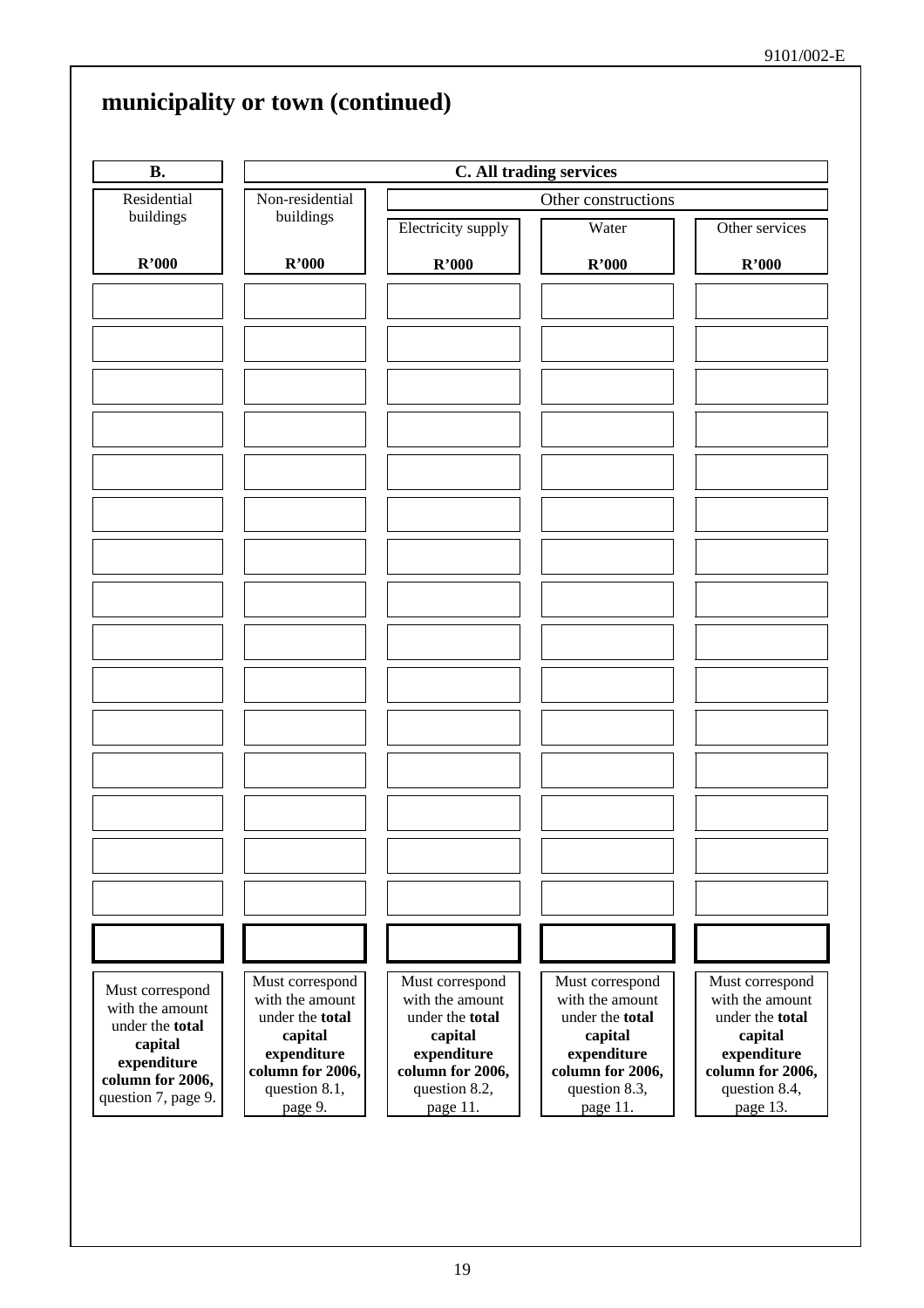16. Expected expenditure on construction works for the financial year ended **30 June 2007** 

|                                 |                                                                                                                                          |                                                                                                                                                  | A. Rate and general services                                                                                                             |                                                                                                                                          |
|---------------------------------|------------------------------------------------------------------------------------------------------------------------------------------|--------------------------------------------------------------------------------------------------------------------------------------------------|------------------------------------------------------------------------------------------------------------------------------------------|------------------------------------------------------------------------------------------------------------------------------------------|
| Municipality / Town             | Non-<br>residential<br>buildings<br>R'000                                                                                                | Roads,<br>streets, etc.<br>R'000                                                                                                                 | Sewerage<br>and<br>sanitation<br>R'000                                                                                                   | Other<br>construc-<br>tion works<br>R'000                                                                                                |
| 1.                              |                                                                                                                                          |                                                                                                                                                  |                                                                                                                                          |                                                                                                                                          |
| 2.                              |                                                                                                                                          |                                                                                                                                                  |                                                                                                                                          |                                                                                                                                          |
| 3.                              |                                                                                                                                          |                                                                                                                                                  |                                                                                                                                          |                                                                                                                                          |
| 4.                              |                                                                                                                                          |                                                                                                                                                  |                                                                                                                                          |                                                                                                                                          |
| 5.                              |                                                                                                                                          |                                                                                                                                                  |                                                                                                                                          |                                                                                                                                          |
| 6.                              |                                                                                                                                          |                                                                                                                                                  |                                                                                                                                          |                                                                                                                                          |
| 7.                              |                                                                                                                                          |                                                                                                                                                  |                                                                                                                                          |                                                                                                                                          |
| 8.                              |                                                                                                                                          |                                                                                                                                                  |                                                                                                                                          |                                                                                                                                          |
| 9.                              |                                                                                                                                          |                                                                                                                                                  |                                                                                                                                          |                                                                                                                                          |
| 10.                             |                                                                                                                                          |                                                                                                                                                  |                                                                                                                                          |                                                                                                                                          |
| 11.                             |                                                                                                                                          |                                                                                                                                                  |                                                                                                                                          |                                                                                                                                          |
| 12.                             |                                                                                                                                          |                                                                                                                                                  |                                                                                                                                          |                                                                                                                                          |
| 13.                             |                                                                                                                                          |                                                                                                                                                  |                                                                                                                                          |                                                                                                                                          |
| 14.                             |                                                                                                                                          |                                                                                                                                                  |                                                                                                                                          |                                                                                                                                          |
| 15.                             |                                                                                                                                          |                                                                                                                                                  |                                                                                                                                          |                                                                                                                                          |
| <b>Total construction works</b> |                                                                                                                                          |                                                                                                                                                  |                                                                                                                                          |                                                                                                                                          |
|                                 | Must<br>correspond<br>with the<br>amount<br>under the<br>total capital<br>expenditure<br>column for<br>2007,<br>question 1.1,<br>page 5. | Must<br>correspond<br>with the<br>amount<br>under the<br>total<br>capital<br>expendi-<br>ture<br>column for<br>2007,<br>question<br>1.2, page 7. | Must<br>correspond<br>with the<br>amount<br>under the<br>total capital<br>expenditure<br>column for<br>2007,<br>question 1.3,<br>page 7. | Must<br>correspond<br>with the<br>amount<br>under the<br>total capital<br>expenditure<br>column for<br>2007,<br>question 1.4,<br>page 7. |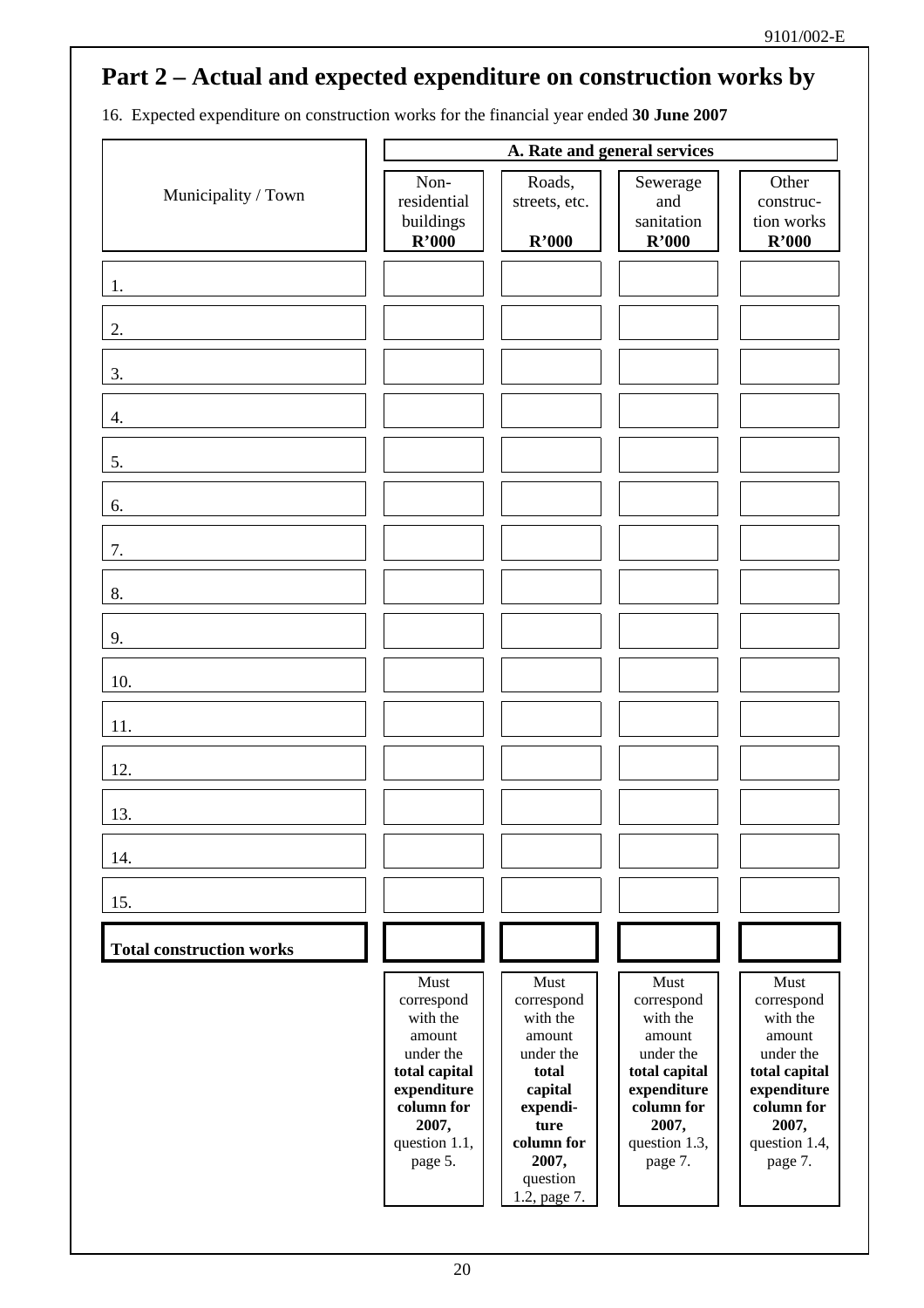| <b>B.</b>                                                        |                                                                                 | C. All trading services                                                         |                                                                                 |                                                                  |  |  |  |
|------------------------------------------------------------------|---------------------------------------------------------------------------------|---------------------------------------------------------------------------------|---------------------------------------------------------------------------------|------------------------------------------------------------------|--|--|--|
| Residential                                                      | Non-residential                                                                 |                                                                                 | Other constructions                                                             |                                                                  |  |  |  |
| buildings                                                        | buildings                                                                       | Electricity supply                                                              | Water                                                                           | Other services                                                   |  |  |  |
| R'000                                                            | R'000                                                                           | R'000                                                                           | R'000                                                                           | R'000                                                            |  |  |  |
|                                                                  |                                                                                 |                                                                                 |                                                                                 |                                                                  |  |  |  |
|                                                                  |                                                                                 |                                                                                 |                                                                                 |                                                                  |  |  |  |
|                                                                  |                                                                                 |                                                                                 |                                                                                 |                                                                  |  |  |  |
|                                                                  |                                                                                 |                                                                                 |                                                                                 |                                                                  |  |  |  |
|                                                                  |                                                                                 |                                                                                 |                                                                                 |                                                                  |  |  |  |
|                                                                  |                                                                                 |                                                                                 |                                                                                 |                                                                  |  |  |  |
|                                                                  |                                                                                 |                                                                                 |                                                                                 |                                                                  |  |  |  |
|                                                                  |                                                                                 |                                                                                 |                                                                                 |                                                                  |  |  |  |
|                                                                  |                                                                                 |                                                                                 |                                                                                 |                                                                  |  |  |  |
|                                                                  |                                                                                 |                                                                                 |                                                                                 |                                                                  |  |  |  |
|                                                                  |                                                                                 |                                                                                 |                                                                                 |                                                                  |  |  |  |
|                                                                  |                                                                                 |                                                                                 |                                                                                 |                                                                  |  |  |  |
| Must correspond<br>with the amount<br>under the total<br>capital | Must correspond<br>with the amount<br>under the total<br>capital<br>expenditure | Must correspond<br>with the amount<br>under the total<br>capital<br>expenditure | Must correspond<br>with the amount<br>under the total<br>capital<br>expenditure | Must correspond<br>with the amount<br>under the total<br>capital |  |  |  |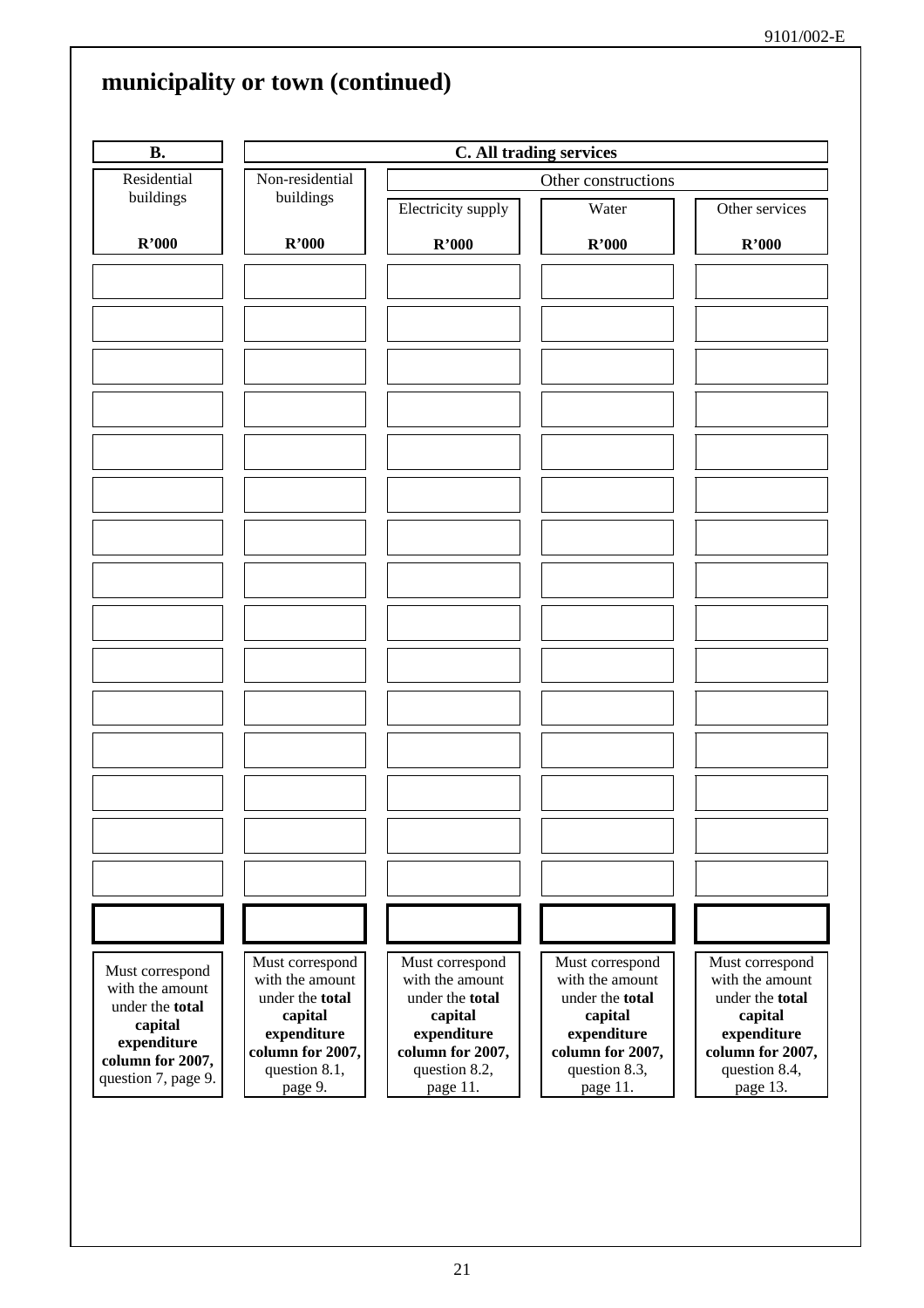17. Expected expenditure on construction works for the financial year ended **30 June 2008** 

|                                 | A. Rate and general services                                                                                                             |                                                                                                                                                  |                                                                                                                                          |                                                                                                                                          |
|---------------------------------|------------------------------------------------------------------------------------------------------------------------------------------|--------------------------------------------------------------------------------------------------------------------------------------------------|------------------------------------------------------------------------------------------------------------------------------------------|------------------------------------------------------------------------------------------------------------------------------------------|
| Municipality / Town             | Non-<br>residential<br>buildings<br>R'000                                                                                                | Roads,<br>streets, etc.<br>R'000                                                                                                                 | Sewerage<br>and<br>sanitation<br>R'000                                                                                                   | Other<br>construc-<br>tion works<br>R'000                                                                                                |
| 1.                              |                                                                                                                                          |                                                                                                                                                  |                                                                                                                                          |                                                                                                                                          |
| 2.                              |                                                                                                                                          |                                                                                                                                                  |                                                                                                                                          |                                                                                                                                          |
| 3.                              |                                                                                                                                          |                                                                                                                                                  |                                                                                                                                          |                                                                                                                                          |
| 4.                              |                                                                                                                                          |                                                                                                                                                  |                                                                                                                                          |                                                                                                                                          |
| 5.                              |                                                                                                                                          |                                                                                                                                                  |                                                                                                                                          |                                                                                                                                          |
| 6.                              |                                                                                                                                          |                                                                                                                                                  |                                                                                                                                          |                                                                                                                                          |
| 7.                              |                                                                                                                                          |                                                                                                                                                  |                                                                                                                                          |                                                                                                                                          |
| 8.                              |                                                                                                                                          |                                                                                                                                                  |                                                                                                                                          |                                                                                                                                          |
| 9.                              |                                                                                                                                          |                                                                                                                                                  |                                                                                                                                          |                                                                                                                                          |
| 10.                             |                                                                                                                                          |                                                                                                                                                  |                                                                                                                                          |                                                                                                                                          |
| 11.                             |                                                                                                                                          |                                                                                                                                                  |                                                                                                                                          |                                                                                                                                          |
| 12.                             |                                                                                                                                          |                                                                                                                                                  |                                                                                                                                          |                                                                                                                                          |
| 13.                             |                                                                                                                                          |                                                                                                                                                  |                                                                                                                                          |                                                                                                                                          |
| 14.                             |                                                                                                                                          |                                                                                                                                                  |                                                                                                                                          |                                                                                                                                          |
| 15.                             |                                                                                                                                          |                                                                                                                                                  |                                                                                                                                          |                                                                                                                                          |
| <b>Total construction works</b> |                                                                                                                                          |                                                                                                                                                  |                                                                                                                                          |                                                                                                                                          |
|                                 | Must<br>correspond<br>with the<br>amount<br>under the<br>total capital<br>expenditure<br>column for<br>2008,<br>question 1.1,<br>page 5. | Must<br>correspond<br>with the<br>amount<br>under the<br>total<br>capital<br>expendi-<br>ture<br>column for<br>2008,<br>question<br>1.2, page 7. | Must<br>correspond<br>with the<br>amount<br>under the<br>total capital<br>expenditure<br>column for<br>2008,<br>question 1.3,<br>page 7. | Must<br>correspond<br>with the<br>amount<br>under the<br>total capital<br>expenditure<br>column for<br>2008,<br>question 1.4,<br>page 7. |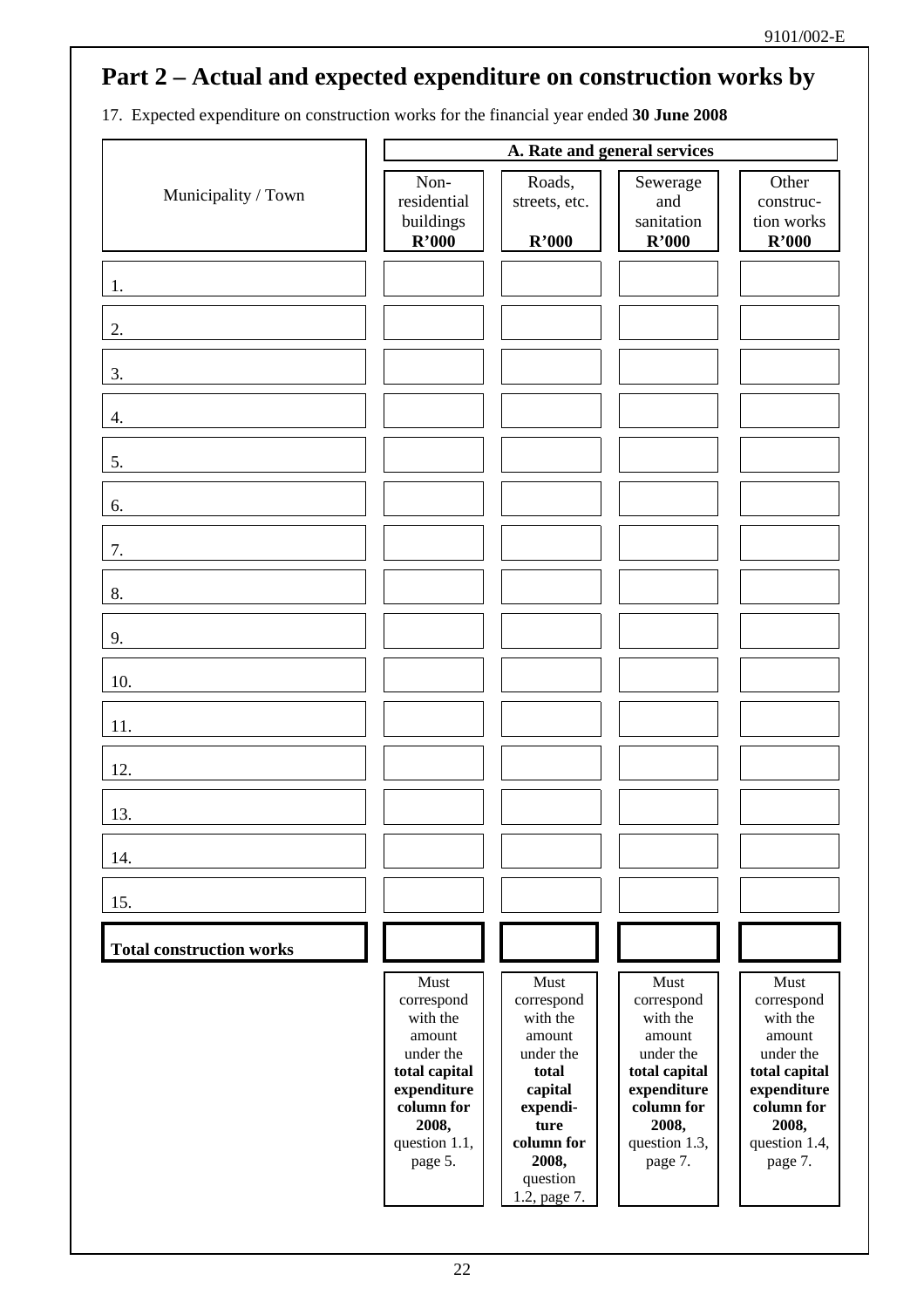| <b>B.</b>                                                        |                                                                  | C. All trading services                                          |                                                                  |                                                                  |  |
|------------------------------------------------------------------|------------------------------------------------------------------|------------------------------------------------------------------|------------------------------------------------------------------|------------------------------------------------------------------|--|
| Residential                                                      | Non-residential                                                  | Other constructions                                              |                                                                  |                                                                  |  |
| buildings                                                        | buildings                                                        | Electricity supply                                               | Water                                                            | Other services                                                   |  |
| R'000<br>R'000                                                   |                                                                  | R'000                                                            | R'000                                                            | R'000                                                            |  |
|                                                                  |                                                                  |                                                                  |                                                                  |                                                                  |  |
|                                                                  |                                                                  |                                                                  |                                                                  |                                                                  |  |
|                                                                  |                                                                  |                                                                  |                                                                  |                                                                  |  |
|                                                                  |                                                                  |                                                                  |                                                                  |                                                                  |  |
|                                                                  |                                                                  |                                                                  |                                                                  |                                                                  |  |
|                                                                  |                                                                  |                                                                  |                                                                  |                                                                  |  |
|                                                                  |                                                                  |                                                                  |                                                                  |                                                                  |  |
|                                                                  |                                                                  |                                                                  |                                                                  |                                                                  |  |
|                                                                  |                                                                  |                                                                  |                                                                  |                                                                  |  |
|                                                                  |                                                                  |                                                                  |                                                                  |                                                                  |  |
|                                                                  |                                                                  |                                                                  |                                                                  |                                                                  |  |
| Must correspond<br>with the amount<br>under the total<br>capital | Must correspond<br>with the amount<br>under the total<br>capital | Must correspond<br>with the amount<br>under the total<br>capital | Must correspond<br>with the amount<br>under the total<br>capital | Must correspond<br>with the amount<br>under the total<br>capital |  |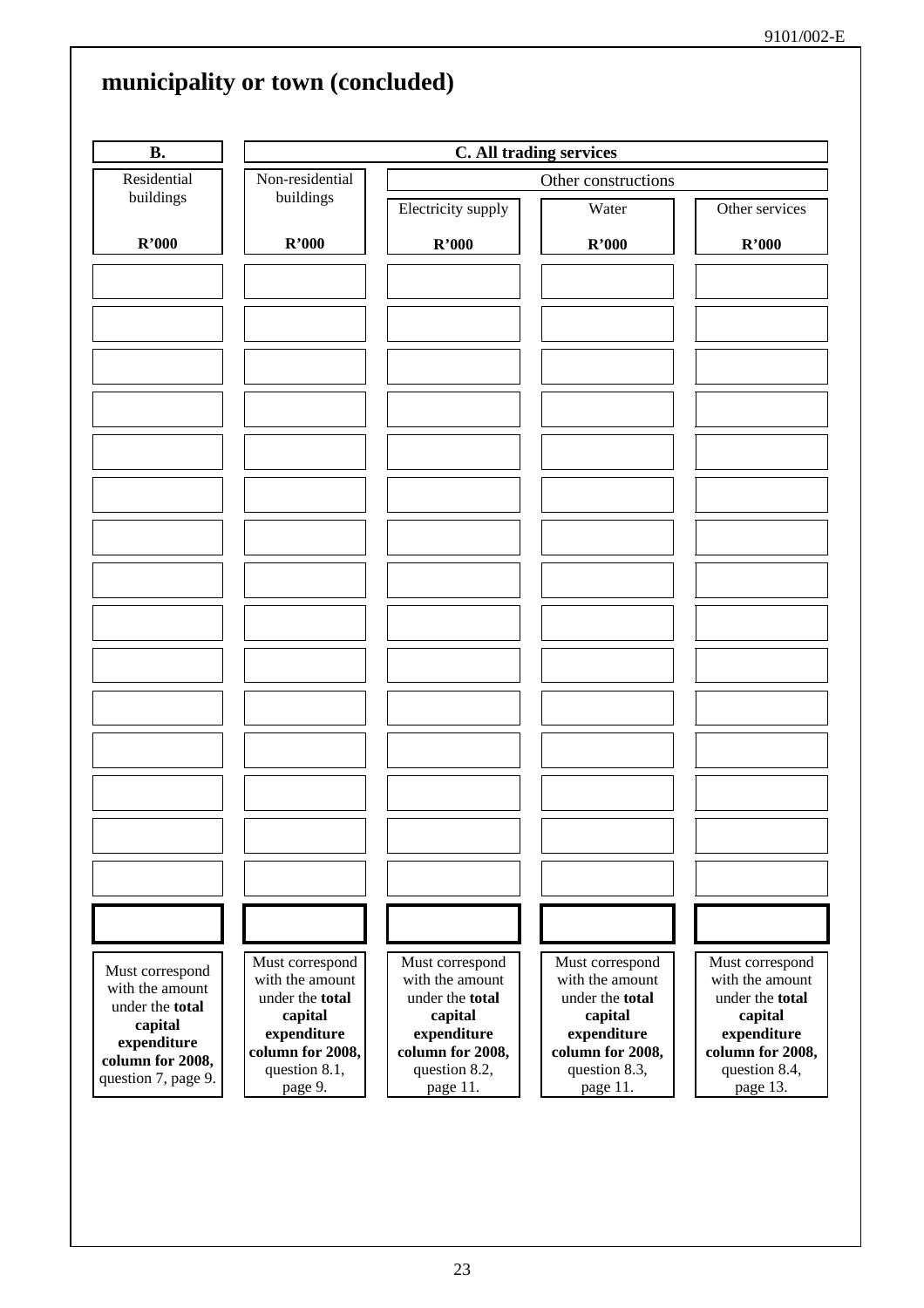## **Part 3 – Source of finance for capital expenditure and new construction work**

### *Note*

• Furnish the amounts for the financing of capital expenditure as shown in part 1 and part 2, against the relevant source.

| relevant source.                                                                                       |                                                                               |                                                                                         |                                                                               |                                                                               |  |
|--------------------------------------------------------------------------------------------------------|-------------------------------------------------------------------------------|-----------------------------------------------------------------------------------------|-------------------------------------------------------------------------------|-------------------------------------------------------------------------------|--|
|                                                                                                        | Financing of<br>the actual                                                    | Financing of the expected capital expenditure for the<br>financial years ending 30 June |                                                                               |                                                                               |  |
| <b>Source of finance</b>                                                                               | capital<br>expenditure<br>for the<br>financial year<br>ended<br>30 June 2005  | 2006                                                                                    | 2007                                                                          | 2008                                                                          |  |
| 18. External sources                                                                                   | R'000                                                                         | R'000                                                                                   | R'000                                                                         | R'000                                                                         |  |
| 18.1 National government                                                                               |                                                                               |                                                                                         |                                                                               |                                                                               |  |
| 18.2 Provincial government                                                                             |                                                                               |                                                                                         |                                                                               |                                                                               |  |
| 18.3 Local government institutions                                                                     |                                                                               |                                                                                         |                                                                               |                                                                               |  |
| 18.4 Financial institutions                                                                            |                                                                               |                                                                                         |                                                                               |                                                                               |  |
| <b>Include</b><br>Banks, building societies,<br>$\bullet$<br>insurance companies and pension<br>funds. |                                                                               |                                                                                         |                                                                               |                                                                               |  |
|                                                                                                        |                                                                               |                                                                                         |                                                                               |                                                                               |  |
| 18.6 Other external sources<br>Specify                                                                 |                                                                               |                                                                                         |                                                                               |                                                                               |  |
| 19. Internal sources                                                                                   |                                                                               |                                                                                         |                                                                               |                                                                               |  |
| 19.1 From own income                                                                                   |                                                                               |                                                                                         |                                                                               |                                                                               |  |
| 19.2 Internal loans                                                                                    |                                                                               |                                                                                         |                                                                               |                                                                               |  |
| 20. Total financed capital expen-<br>diture (Questions 18 to 19)                                       |                                                                               |                                                                                         |                                                                               |                                                                               |  |
|                                                                                                        | Must<br>correspond<br>with the total<br>of question<br>13, p 12, for<br>2005. | Must<br>correspond<br>with the total<br>of question<br>13, p 13, for<br>2006.           | Must<br>correspond<br>with the total<br>of question<br>13, p 13, for<br>2007. | Must<br>correspond<br>with the total<br>of question<br>13, p 13, for<br>2008. |  |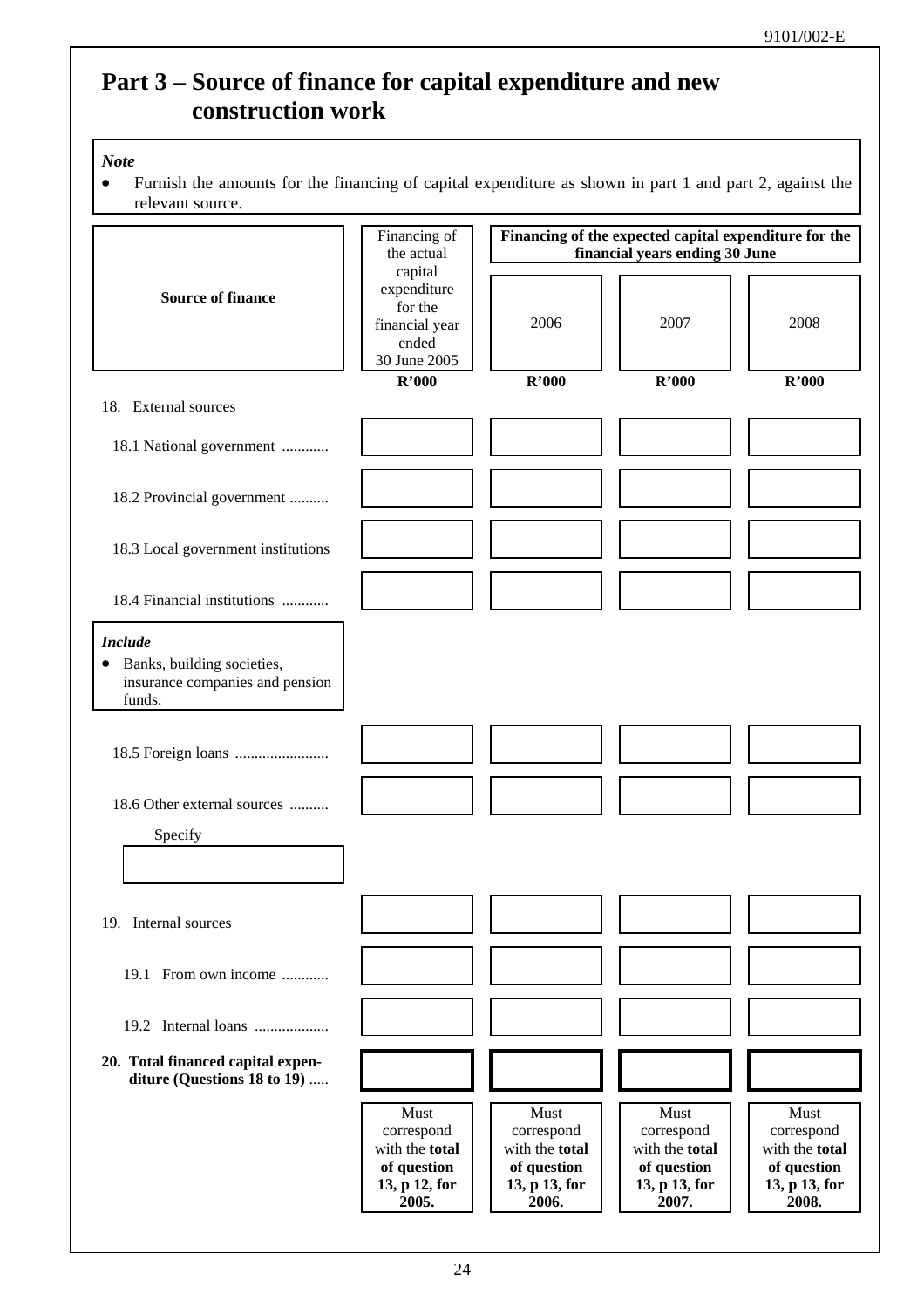### **Part 4 – Comments**

### 21. To minimise queries from Stats SA regarding the data provided, please provide comments on:

- Any substantial increases or decreases (deviations) from your previous completed questionnaire.
- Any information you have supplied on this questionnaire.
- Changes in this institution (e.g. amalgamations).
- Any unusual circumstances affecting the data provided: and  $\bullet$
- Any other difficulties with the completion of the questionnaire.

### 22. Please provide an estimate of the time taken to complete this questionnaire.

| hours | minutes |
|-------|---------|
| hours | minutes |
| hours | minutes |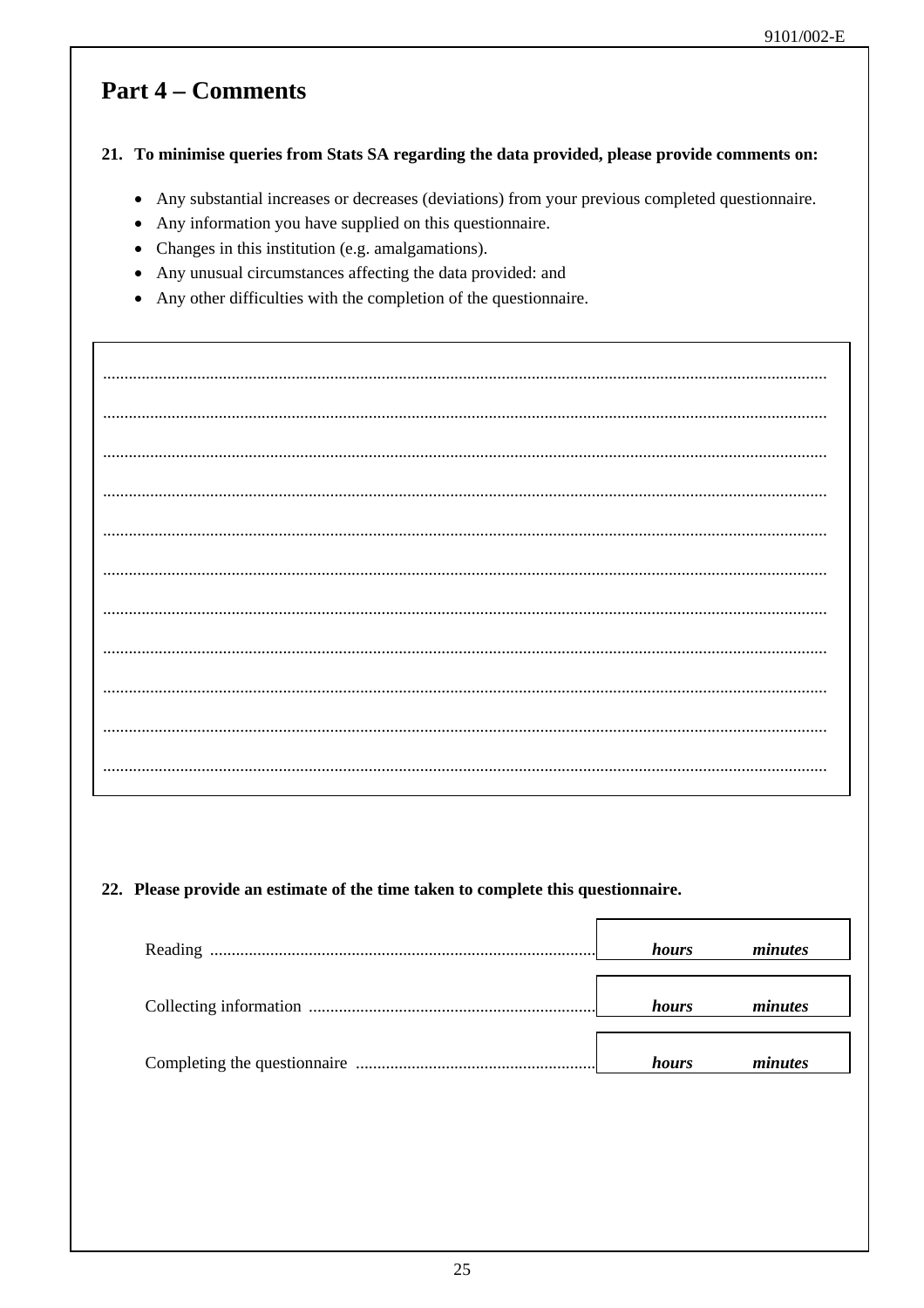### **23. Please indicate your preferred way of reporting information to Stats SA.**